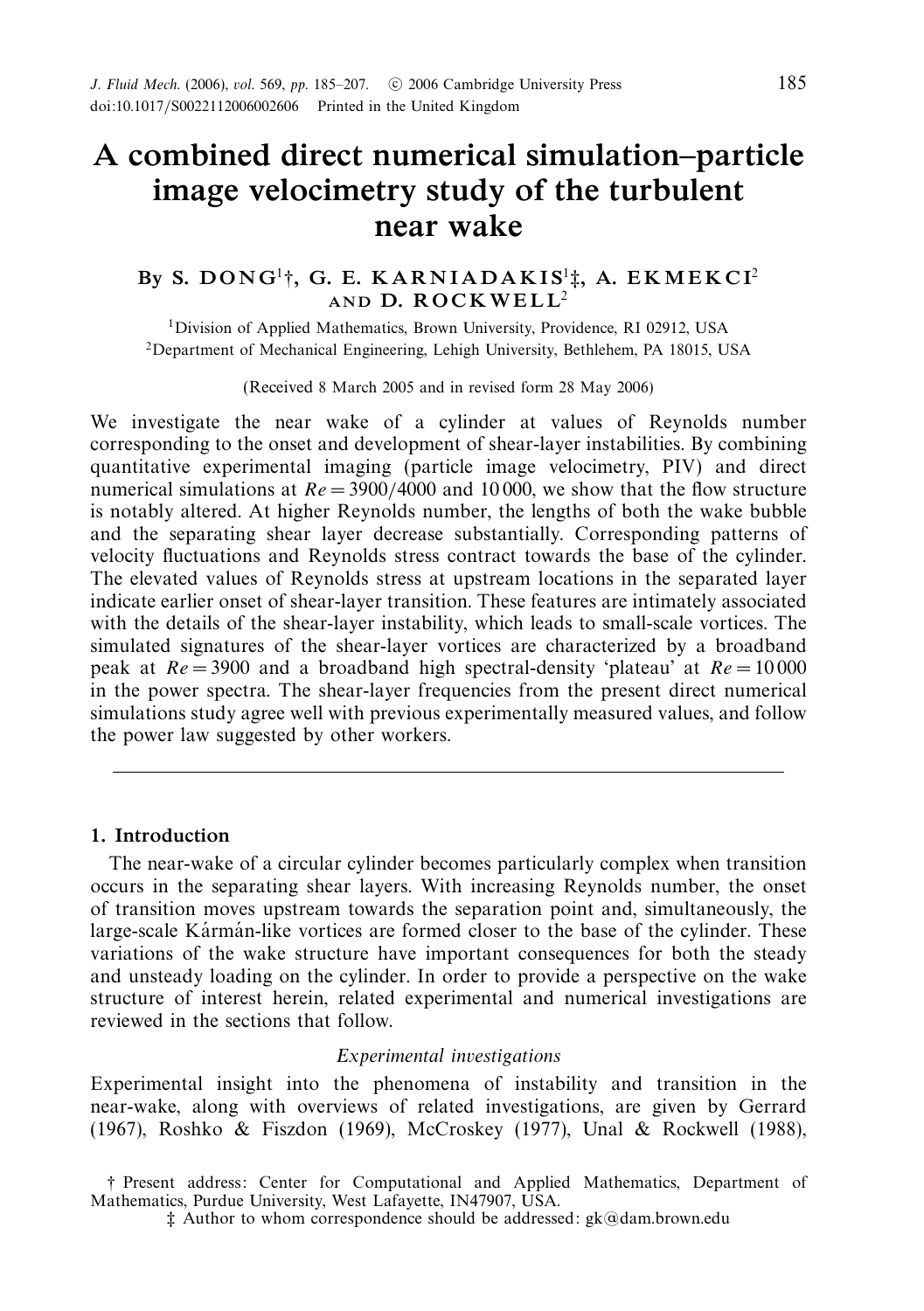Zdravkovich (1990), Szepessy & Bearman (1992), Lin, Towfighi & Rockwell (1995), Williamson (1996) and Norberg (2003). Detailed insight into the structure as well as the predominant frequency of the shear-layer instability/transition is reviewed by Williamson (1996), originating with the studies of Bloor (1964) and Gerrard (1967). The works of Gerrard (1978), Wei & Smith (1986), Filler, Marston & Mih (1991), Roshko (1993), Sheridan et al. (1993), Lin et al. (1995), Williamson (1996), Chyu & Rockwell (1996), Prasad & Williamson (1997), Norberg (1998) and Brede (2004) characterize various features of these small-scale structures.

In additional to the time-averaged characteristics that are influenced by the existence of small-scale structures, Noca, Park & Gharib (1998) provide summaries of various interpretations of the formation length as a function of Reynolds number and show quantitative images of the near-wake structure at  $Re = 1260$ . Saelim (2003) and Ekmekci (2006) have related the transitional phenomena in the separating shear layer to variations of patterns of Reynolds stress, entrainment velocity and onset of largescale vortex formation in the near wake over the Reynolds number range  $Re = 1000$ to 10,000. At  $Re = 10000$ , pronounced small-scale concentrations of vorticity are evident in the shear layer shortly after separation and, correspondingly, the largescale Kármán-like vortices are formed close to the base of the cylinder. This state of the shear layer contrasts with the structure at substantially lower values of Reynolds number, for which the onset of the first small-scale concentration of vorticity occurs well downstream of separation, if at all. Based on the experimental investigations cited in the foregoing, the patterns of the near wake at  $Re = 4000$  and 10000 are representative of transition phenomena in the separating shear layers, and therefore are selected for the experimental–numerical comparisons of the present investigation.

## Numerical simulations

Simulation of the near-wake structure has been undertaken at various values of Reynolds number using several approaches. Herein, we focus on investigations at values of Reynolds number for which transition most probably occurred in the separating shear layers. The Reynolds number  $Re = 3900$  has been the most extensively numerically investigated one in the transition range. Beaudan & Moin (1994), Mittal & Moin (1997), Kravchenko & Moin (2000) performed the first largeeddy simulations (LES) at this Reynolds number. They demonstrate that upwinding schemes are overly dissipative for cylinder flow turbulence simulations. The mean flow and Reynolds stress from these computations are in good agreement with the experimental data. However, in the vicinity of the cylinder, all three simulations converge to a mean velocity profile different from the experimental result. The numerical and modelling aspects that affect the quality of LES are further investigated by the following studies at this Reynolds number. Breuer (1998) has further confirmed that dissipative methods are inferior to central differencing schemes in terms of agreement with experimental data and the accuracy in predicting physical quantities such as the base pressure coefficients. In light of the relatively short statistics accumulation time in some LES studies, Franke  $\&$  Frank (2002) examine the effect of the averaging time on the accuracy of statistical quantities, and observe a notable influence on the values of base pressure coefficients and the re-circulation bubble length. Resolving the inertial range properly is another issue in LES as the upwinding scheme coupled with dynamic subgrid scale (SGS) models lacks full control over the aliasing when the cutoff falls below the lower limit of the inertial range (Jordan 2003). The only direct numerical simulation (DNS) was performed by Ma, Karamanos  $\&$ Karniadakis (2000) for the cylinder flow at  $Re = 3900$  using a spectral element scheme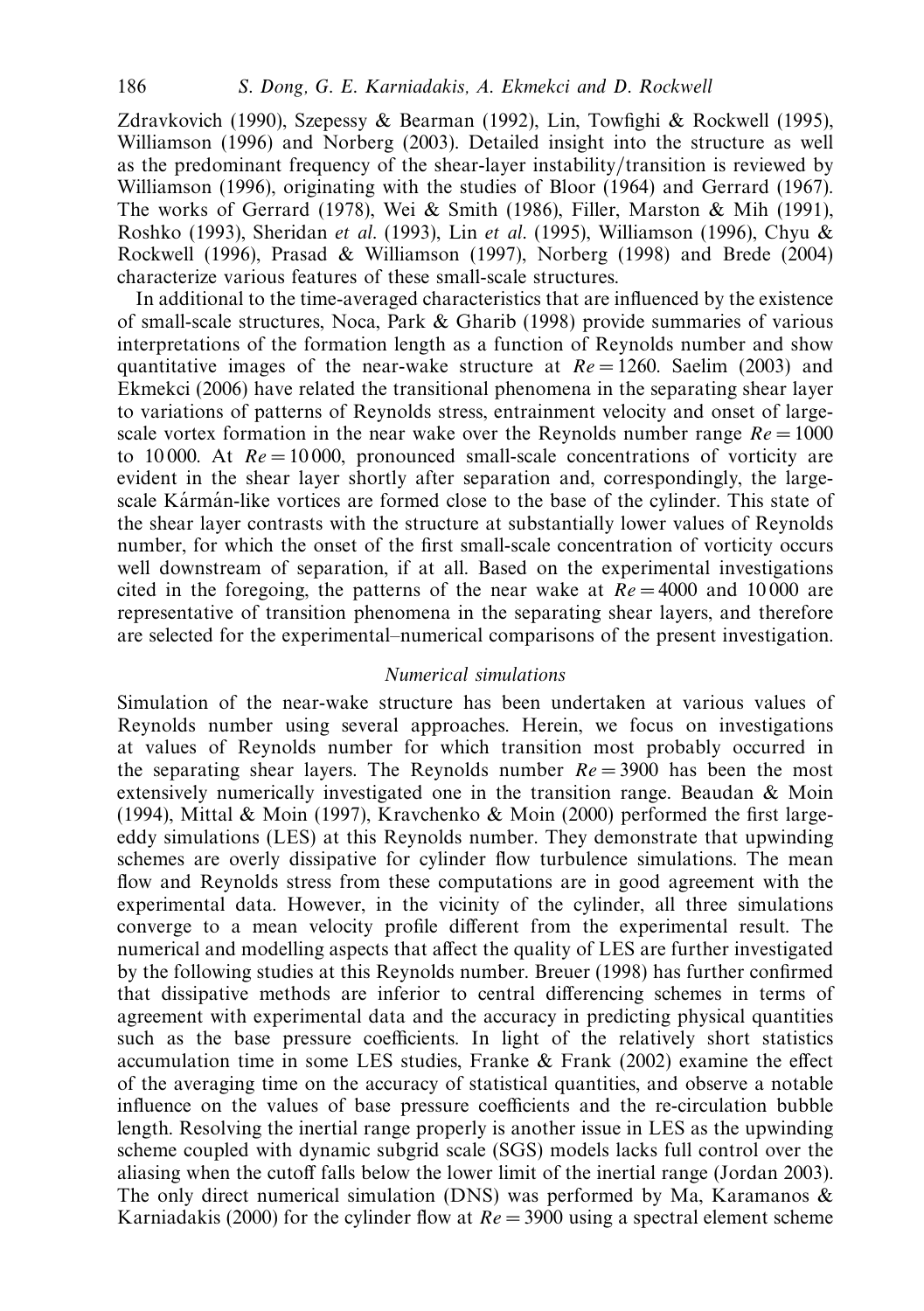on unstructured meshes. The mean flow and energy spectra are in good agreement with the experimental data in the near wake as well as far downstream. In particular, the mean velocity profiles agree well with the experiment in the vicinity of the cylinder.

The cylinder flow at higher Reynolds numbers in the transition range has been considered by several other LES studies. Jordan (2002) studied the shear-layer instability at Reynolds number  $Re = 8000$  employing an LES scheme with secondorder upwind finite differencing coupled with a dynamic SGS model in curvilinear systems. A number of flow quantities have been calculated correctly, and the shearlayer frequency has been captured reasonably well. However, the lift coefficient from the computation is much lower than the experimental values (Norberg 2003). In addition, only a short time history (about 25 convective units) is collected, which may influence the power spectra and the accuracy of the Strouhal frequency. Kalro  $\&$ Tezduyar (1997) conducted an LES study at  $Re = 10000$ , based on a stabilized finiteelement formulation and a Smagorinsky subgrid model. The drag coefficient and Strouhal number are predicted reasonably well. However, no grid refinement was conducted and no statistics were reported. Breuer (2000) investigated the cylinder flow at  $Re = 140000$  in order to evaluate the applicability of LES to high-Reynoldsnumber flows. The predicted integral parameters and the mean velocity profiles are in reasonable agreement with experimental measurement; however, the grid refinement does not lead to improved results in terms of agreement with the experimental data.

Two-dimensional simulation has been known to tend to over-predict the fluid forces on the cylinder owing to intrinsic three-dimensional effects (Batcho  $\&$  Karniadakis 1991; Mittal & Balachandar 1995), which is exemplified by several two-dimensional studies at Reynolds numbers in the transitional range (Braza, Chaissaing  $\&$  Ha Minh 1990; Mittal & Kumar 2001). However, it has predicted the shear-layer frequency surprisingly well. Braza *et al.* (1990) simulated the cylinder flow at Reynolds numbers *Re* = 2000−10 000 by solving the two-dimensional Navier–Stokes equations with a finite-volume method. Although the lift coefficients are highly over-predicted, the shear-layer frequencies from the computations are in quite good agreement with the experimental results.

## **Objective**

In this paper, we investigate the Reynolds-number effects on the cylinder wake statistics and the shear-layer instabilities in the transitional range. To this purpose, we have conducted high-resolution particle image velocimetry (PIV) experimental measurements of the cylinder wake at Reynolds numbers  $Re = 4000$  and 10000, and performed three-dimensional direct numerical simulations at  $Re = 3900$  and 10 000. We focus on the comparison between experimental and simulation results to elucidate how the Reynolds number affects the distributions of a number of statistical quantities such as the mean vorticity, Reynolds stress, and r.m.s. fluctuations, and how the variation of Reynolds number affects the flow spectra and frequencies of the shear layer.

#### *2. Experimental and numerical techniques*

Experiments were undertaken in a large-scale free-surface water channel having a length of 5435 mm, a depth of 594 mm and a width of 613 mm. Upstream of this test section, the flow passed through a settling chamber and an extensive flowconditioning section, and then finally through a 3:1 contraction, which yielded a very low level free-stream turbulence intensity of less than 0*.*1 %. Small-amplitude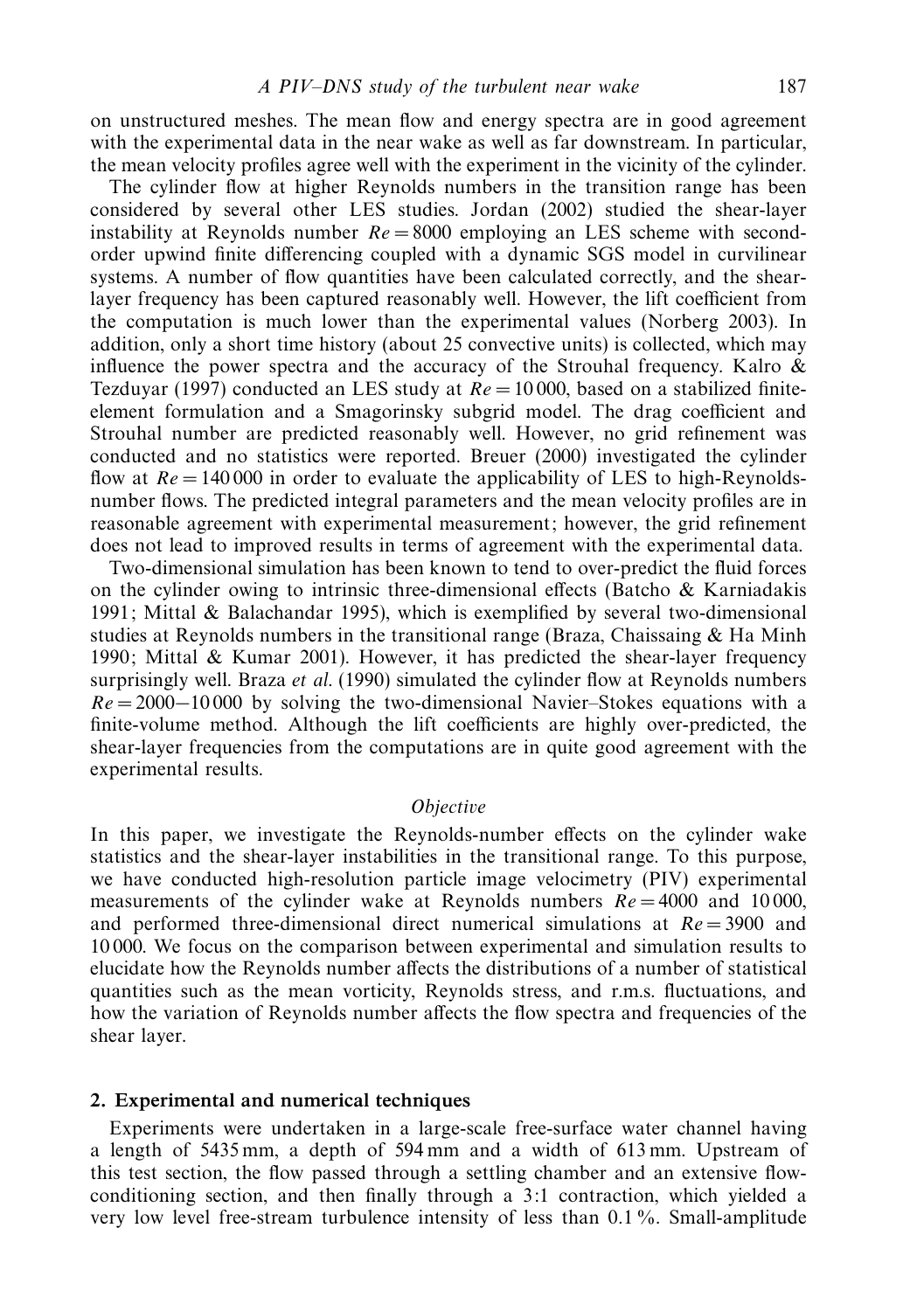perturbations that potentially can arise at locations downstream of the cylinder, and may propagate upstream, were isolated from the inflow configuration and test section via a honeycomb damping system. A system of  $1 \mu m$  water filters ensured high water purity during water replacement between experimental runs; this process optimized the quality of quantitative imaging of reflective particles seeded in the water. Moreover, the water temperature was controlled during the replacement process. Additional characteristics of this facility are described in Fu & Rockwell (2005).

The diameter of the cylinder (denoted by *D*) was 50.8 mm, and the nominal freestream velocity of 197 mm s<sup>-1</sup> corresponded to a Reynolds number of  $Re = 10000$ based on cylinder diameter. The cylinder was bounded by an end-plate at its bottom boundary and the free surface at its top boundary. The end-plate was rectangular. It spanned the width of the channel, had a streamwise length of 7*.*5*D*, and was bevelled at its leading edge with an angle of 23*.*6◦. The distance between the cylinder axis and the leading edge was 3*D*. The effective aspect ratio of the cylinder was 8*.*78. Norberg (1994) has shown experimentally that as the cylinder aspect ratio increases from 7*.*5 to 80, the base pressure coefficient increases from 0.81 to 0.87 at  $Re = 4000$  (base pressure coefficient is 0*.*88 from present DNS at *Re* = 3900 for a U-type solution), and decreases from 1.16 to 1.10 at  $Re = 10000$  (base pressure coefficient is 1.129) from present DNS at *Re* = 10 000). High-image-density particle-image velocimetry was employed to determine the instantaneous, time-averaged structure of the nearwake. A dual-pulsed YAG laser system, operating at  $120 \text{ mJ pulse}^{-1}$ , successively illuminated hollow plastic spheres of 14 µm diameter.

To determine the degree of two-dimensionality of the near wake, a vertical laser sheet was aligned coincident with the plane of symmetry of the cylinder, and imaging was performed using the same approach and post-processing as for the plane orthogonal to the cylinder axis. Images of the velocity field, with a spatial resolution of 0*.*05*D*, led to patterns of averaged streamline topology with a well-defined bifurcation line along the span, and contours of constant streamwise velocity with a sharply defined demarcation line located between positive and negative contours, and extending along the span. The latter is particularly suitable for quantitatively defining the degree of spanwise two-dimensionality. Let  $\langle L_u/D \rangle$  represent the dimensionless time-averaged distance from the base of the cylinder to the demarcation line. It was evaluated over a spanwise distance of 3*D* beneath and 3*.*47*D* above the location of the horizontal laser sheet, i.e. a total span of 6*.*47*D*. (The midspan of the submerged portion of the cylinder was a distance of 1*.*39*D* from the location of the plane of the laser sheet.) Let  $\langle L_u/D \rangle_{ave}$  denote the spatially averaged value of  $\langle L_u/D \rangle$ , and  $\langle L_u/D \rangle_{rms}$  denote the root-mean-square deviation from  $\langle L_u/D \rangle_{ave}$ . At  $Re = 4000$  and 10 000,  $\langle L_u/D \rangle_{rms} / \langle L_u/D \rangle_{avg} = 0.031$  and 0.026, respectively. The averaged values were  $\langle L_u/D \rangle_{ave} = 1.52D$  for  $Re = 4000$  and  $\langle L_u/D \rangle_{ave} = 0.85D$  for  $Re = 10000$ .

For the sectional (horizontal plane) imaging of the flow structure, the laser sheet was at an elevation of three cylinder diameters from the surface of the end-plate. The field of view in the physical plane of the laser sheet was  $96.8 \text{ mm} \times 98.8 \text{ mm}$ . Existence of a narrow band of reflected laser light, in the region below the lower shear layer of the cylinder, provided unacceptable illumination of the particle images passing through that region, and therefore the correlation technique for evaluation of velocity could not be accurately implemented. The domain of predominant distortion due to this reflection is defined by the blank region in the patterns of figures 6(*a*) and 7(*a*) (PIV results). A frame-to-frame cross-correlation technique was employed to determine patterns of velocity vectors. Each instantaneous vector field of approximately 2550 velocity vectors was generated by employing an interrogation window of 32 pixels  $\times$  32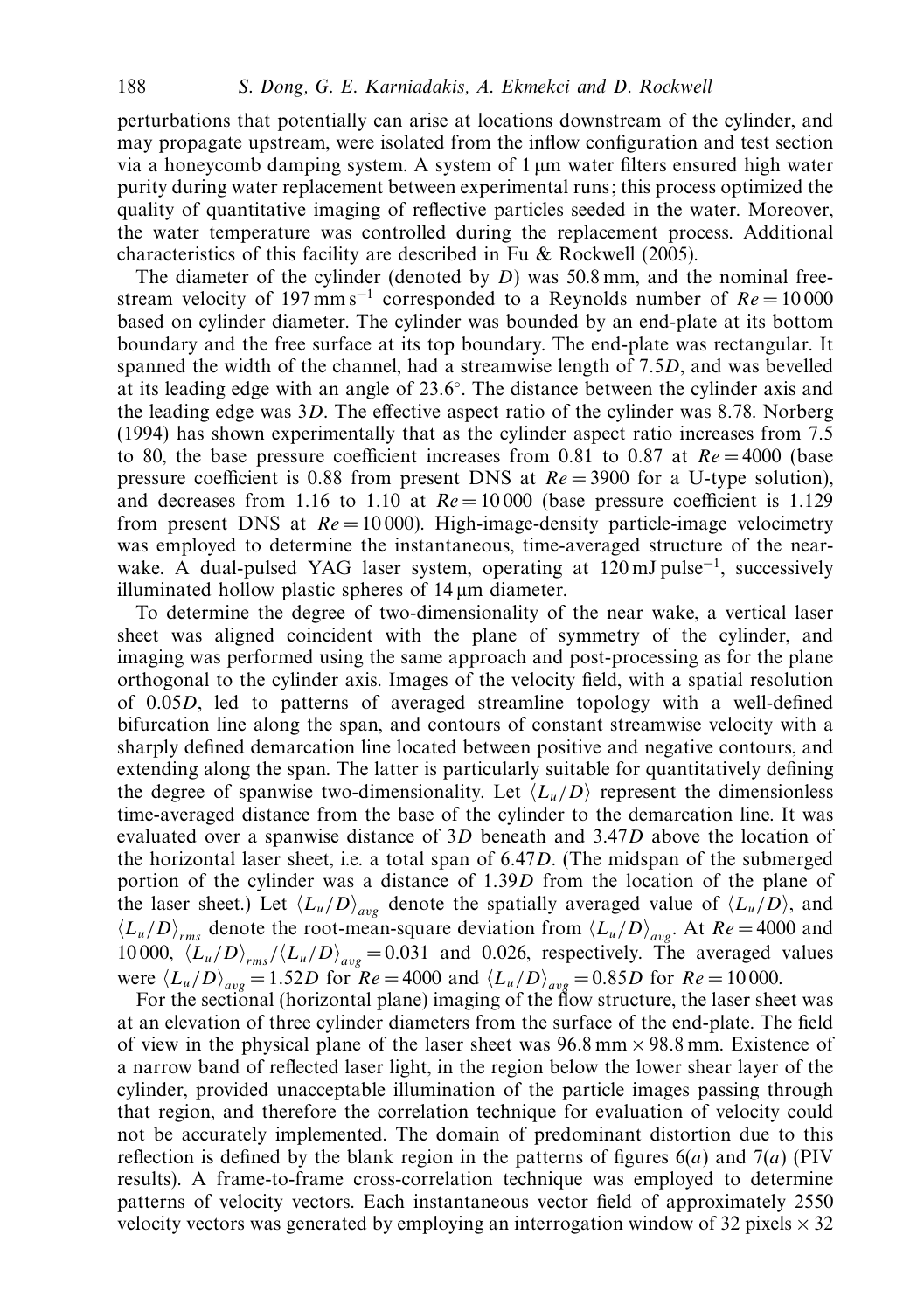pixels, with a 50 % overlap. These instantaneous patterns of velocity were then used to determine the patterns of streamwise and transverse (crossflow) velocity components, mean velocities, as well as patterns of root-mean-square velocity. Finally, contours of Reynolds stress were determined. To obtain the averaged quantities, a total of 600 instantaneous images were employed.

We performed three-dimensional direct numerical simulations of the cylinder flow by solving the incompressible Navier–Stokes equations employing a Fourier spectral expansion in the homogeneous direction and a spectral element approach (Karniadakis & Sherwin 2005) in the streamwise and crossflow directions. For time integration, a stiffly stable pressure correction-type scheme is employed with a thirdorder accuracy in time (Karniadakis, Israeli & Orszag 1991). A uniform inflow is prescribed at the inlet. No-slip conditions are applied to the cylinder surface. The Neumann boundary condition is used at the outflow, and the periodic boundary condition is applied in the crossflow direction. We have simulated the turbulent cylinder wake at two Reynolds numbers,  $Re = 3900$  and 10000, based on the freestream velocity and the cylinder diameter. For Reynolds number  $Re = 3900$ , the computational domain extends from −15*D* at the inlet to 25*D* at the outlet, and from −9*D* to 9*D* in the crossflow direction. Extensive grid refinement tests have been conducted; see Ma et al. (2000) for details and Appendix B for additional tests on spanwise resolutions. In the present study, we employ an unstructured mesh of 902 spectral elements in the streamwise-crossflow planes, with eighth-order Jacobi polynomial expansions on each element. In the homogeneous spanwise direction, we employ 32 to 96 Fourier modes (or 64 to 192 grid points) on a domain with the spanwise dimension of  $L_z/D = 1.5\pi$ , as well as 64 Fourier modes (or 128 grid points) on a domain with the spanwise dimension of  $L_z/D = \pi$ . These parameters lead to grid spacings near the cylinder surface of 0.32 in the radial direction, 0.68 in the azimuthal direction, and 2.17 in the spanwise direction in viscous wall units based on the friction velocity at the top tip of the cylinder,  $(x, y) = (0, 0.5D)$ . For Reynolds number *Re* = 10000, the computational domain extends from −20*D* at the inlet to 50*D* at the outlet, and from −20*D* to 20*D* in the crossflow direction. The spanwise dimension of the domain is chosen to be  $L_z/D = π$ . Extensive grid refinement tests have been performed at  $Re = 10000$ ; see Appendix A for details. In the present study, we employ two unstructured spectral meshes in each streamwise-crossflow plane: a coarse mesh with 6272 triangular elements and a refined mesh with 9272 triangular elements, with fifth-order Jacobi polynomial expansions on each element. In the homogeneous direction, we employ 64 Fourier modes (or 128 grid points). These parameters lead to grid spacings near the cylinder surface of 0.31 in the radial direction, 0.65 in the azimuthal direction and 5.31 in the spanwise direction in viscous wall units based on the friction velocity at the top tip of the cylinder. We have performed long-time simulations of flows at both Reynolds numbers. After the initial transient convects away, the statistical quantities are accumulated until convergence, which amounts to about 200 to 250 convective time units  $(D/U_0)$  or about 40 to 50 shedding cycles.

#### *3. Flow statistics*

Figure 1 compares the normalized mean spanwise vorticity  $\bar{\omega}_z D/U_0$  between experiment and simulation. We plot mean vorticity contours at  $Re = 4000$  for PIV and at  $Re = 3900$  for DNS on the same contour levels. The field of view of the flow domain in this and subsequent plots are also the same from both experiment and simulation, with 0*.*148 *<x/D <* 2*.*053 and −0*.*968 *< y/D <* 0*.*976 for *Re* = 3900*/*4000,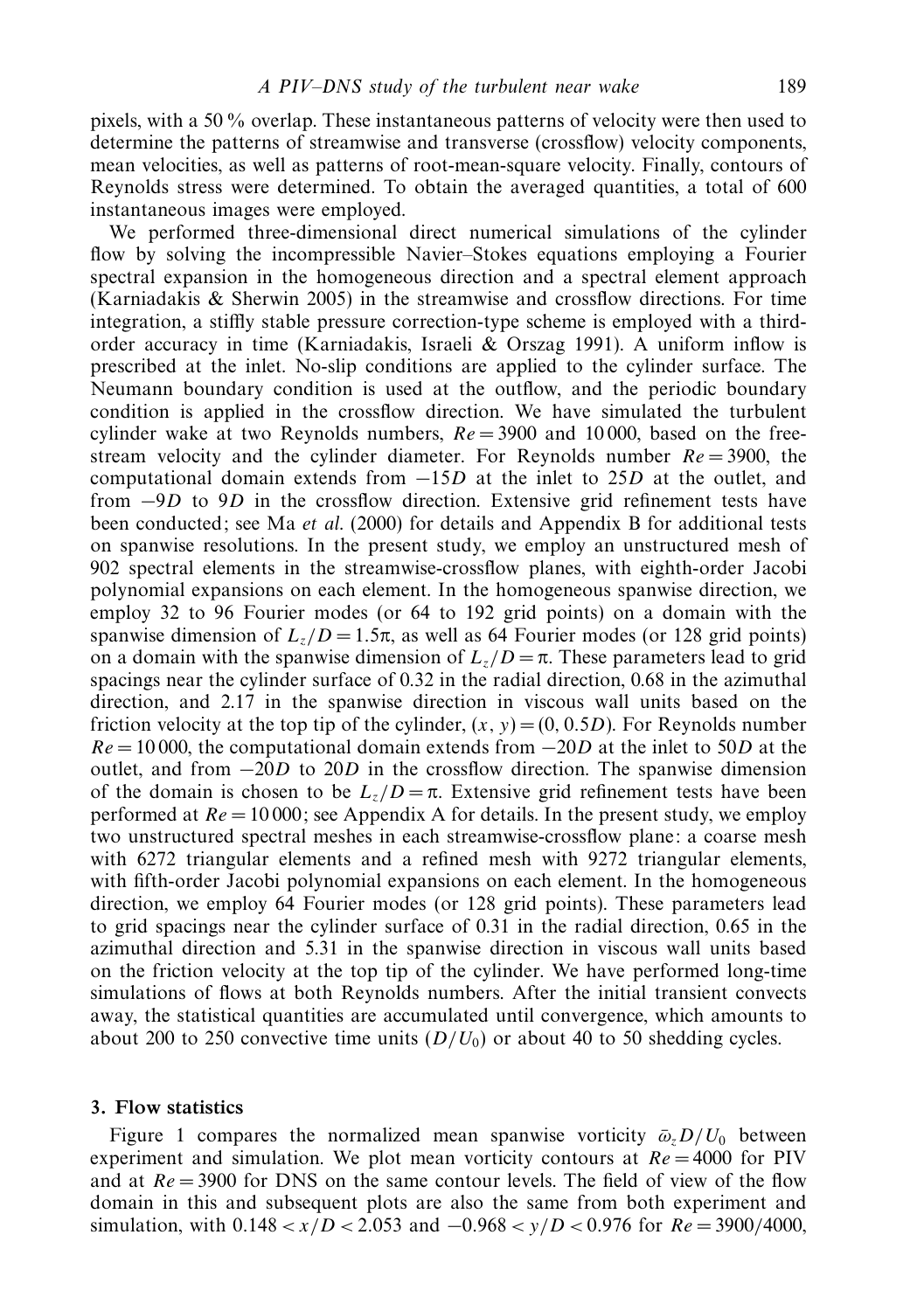

FIGURE 1. Contours of normalized mean spanwise vorticity: (*a*) PIV at  $Re = 4000$ ; (*b*) DNS at  $Re = 3900$ . In both plots,  $|\bar{\omega}_z D/U_0|_{min} = 2.58$  and  $|\Delta \bar{\omega}_z D/U_0| = 0.64$ .



FIGURE 2. Contours of normalized mean spanwise vorticity at  $Re = 10000$ : (*a*) PIV; (*b*) DNS. In both plots,  $|\bar{\omega}_z D/U_0|_{\text{min}} = 1.61$  and  $|\Delta \bar{\omega}_z D/U_0| = 0.32$ .

and 0*.*148 *<x/D <* 2*.*053 and −0*.*978 *< y/D <* 0*.*966 for *Re* = 10 000. The patterns of the mean vorticity from the simulation and experiment are very similar. The vorticity distributions exhibit an absence of significant vorticity levels in the cylinder base region at this Reynolds number, a feature first noted by Lin et al. (1995). Furthermore, the two shear layers extend from the centre of the cylinder to 1*.*65*D* and 1*.*74*D*, respectively, in the simulation and experiment.

For comparison with  $Re = 3900/4000$ , in figure 2 we plot contours of the normalized mean spanwise vorticity at Reynolds number  $Re = 10000$  from the experiment and the simulation. Experimental and DNS results are again plotted with the same contour levels. Remarkably similar patterns of vorticity distributions are again observed for both experiment and simulation. DNS shows notable vorticity levels in the vicinity of the cylinder surface above and below the cylinder base at  $Re = 10000$ , a feature not detectable in the experimental result. We suspect that the absence is due to the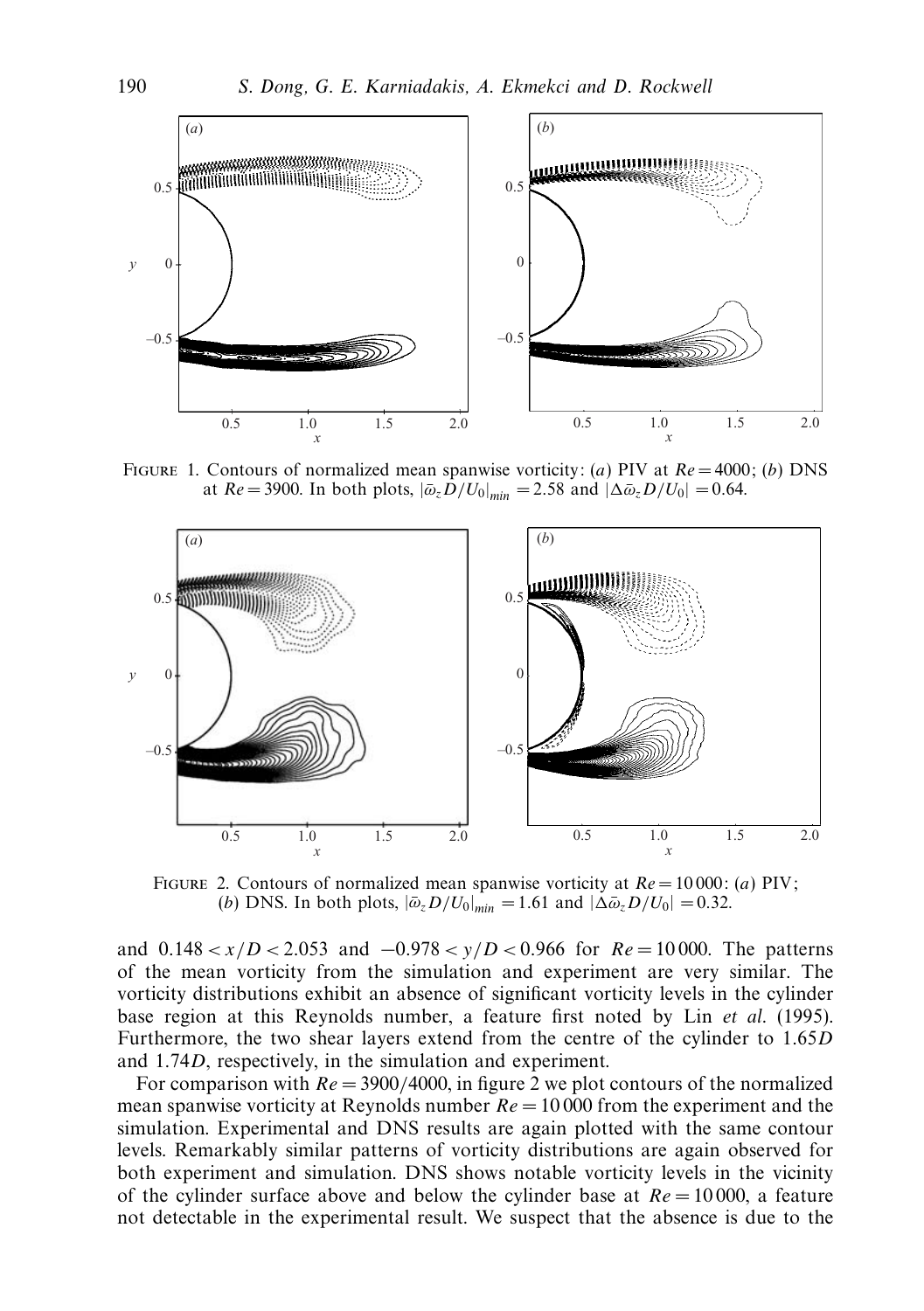

FIGURE 3. Illustration of effective shear layer length  $L<sub>s</sub>$ . The mean spanwise vorticity contour in the plot is at a level of 8% of the maximum mean vorticity magnitude along a vertical line crossing the cylinder axis,  $x = 0.0$ .

limited resolution of PIV on the cylinder surface. Furthermore, it should be noted that the minimum vorticity level employed in the PIV image corresponds to the value above which the vorticity magnitude was free of PIV processing noise. At  $Re = 10000$ the shear layer is significantly shorter than at  $Re = 3900/4000$ , extending downstream of the centre of the cylinder a distance of 1*.*29*D* and 1*.*35*D*, respectively, for the simulation and experiment. On the other hand, the tip of this averaged vorticity layer is significantly thicker than that at *Re* = 3900*/*4000; that is, it bulges inward toward the centreline. The differences in vorticity structure shown here between *Re* = 3900*/*4000 and 10 000 are consistent with previous observations, which indicate that the region of transition and von Kármán vortex shedding moves towards the cylinder with increasing Reynolds number (Linke 1931; Bloor 1964; Wei & Smith 1986; Kourta et al. 1987; Unal & Rockwell 1988; Lin et al. 1995; Prasad & Williamson 1997; Noca et al. 1998; Norberg 1998).

To provide a quantitative measure of the difference in the shear layer between these two Reynolds numbers, we define an effective shear-layer length, *Ls*, as the downstream location of the tip of a mean spanwise vorticity contour line at the level of 8 % of a reference vorticity, namely  $\bar{\omega}_r/\bar{\omega}_m = 0.08$ , where the reference vorticity  $\bar{\omega}_m$ is the maximum mean spanwise vorticity magnitude along the vertical line crossing the cylinder axis,  $x = 0.0$  (figure 3). We computed the effective shear-layer lengths in DNS for  $Re = 3900$  and 10000, and present the results in table 1. At  $Re = 3900$ , the shear-layer length of the 'U'-type wake is about  $11-16\%$  longer than that of the 'V'-type wake (see Ma et al. 2000 for detailed discussion of these two types of wake). In the present study, we observe a 'U'-type near-wake in the case with a spanwise dimension  $L_z/D = \pi$  (and 64 Fourier modes in the spanwise direction), and a 'V'-type near-wake in the case with a spanwise dimension  $L_z/D = 1.5\pi$  (with 32, 64 and 96 Fourier modes in the spanwise direction). DNS results shown in figure 1 and subsequent plots for  $Re = 3900$  are with the 'U'-type near-wake. At  $Re = 10000$ , the shear-layer length from the high-resolution mesh (9272 elements) differs from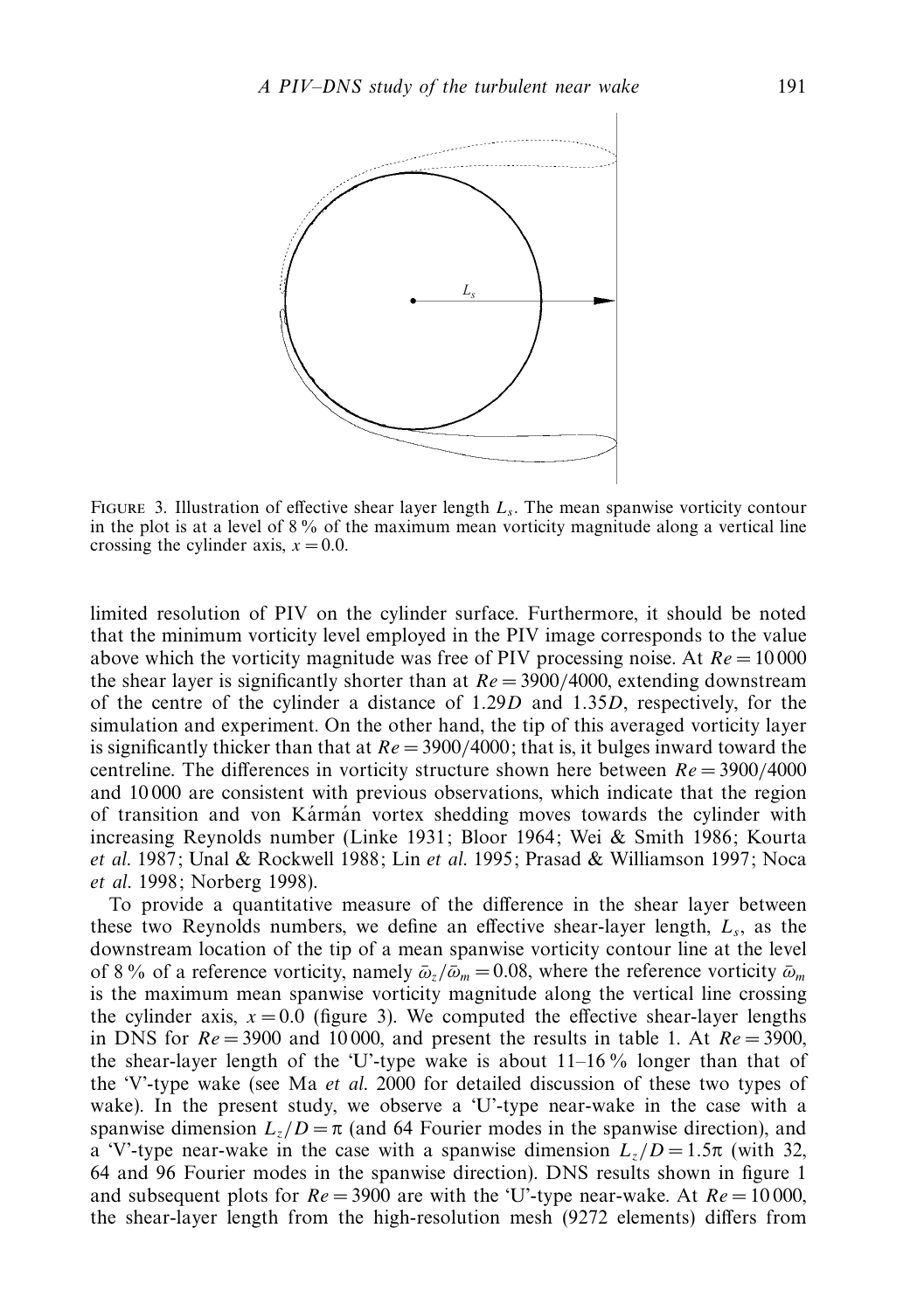|              |           | $L_z/D$  | $N_z$ | K    | $L_s/D$ |
|--------------|-----------|----------|-------|------|---------|
| $Re = 3900$  | 'U'-type  | π        | 128   | 902  | 1.59    |
|              | $V$ -type | $1.5\pi$ | 64    | 902  | 1.43    |
|              | $V-type$  | $1.5\pi$ | 128   | 902  | 1.37    |
|              | $V-type$  | $1.5\pi$ | 192   | 902  | 1.41    |
| $Re = 10000$ |           | π        | 128   | 9272 | 1.03    |
|              |           | π        | 128   | 6272 | 0.90    |

TABLE 1. Effective shear-layer length from DNS for Reynolds numbers  $Re = 3900$  and 10000.  $L_z$  is the spanwise dimension of flow domain;  $N_z$  is the number of grid points in the *z*-direction; *K* denotes the number of spectral elements in  $(x, y)$ -planes.  $L<sub>s</sub>$  denotes the effective shear-layer length; see text and figure 3 for its definition.



FIGURE 4. Contours of normalized Reynolds stress: (*a*) PIV at  $Re = 4000$ ; (*b*) DNS at  $Re = 3900$ . In both plots,  $|\langle u'v' \rangle/U_0^2|_{min} = 0.03$  and  $|\Delta \langle u'v' \rangle/U_0^2| = 0.01$ .

that of the low-resolution mesh (6272 elements) by about 13 %. DNS results shown in figure 2 and subsequent plots for  $Re = 10000$  are based on the high-resolution mesh. Comparison of the 'U'-type wake at *Re* = 3900 and high-resolution result at  $Re = 10000$  indicates that the shear layer is about 30 % shorter at the higher Reynolds number than at the lower one.

In figure 4, we plot contours of the normalized Reynolds stress  $\langle u'v'\rangle/U_0^2$  at  $Re = 3900/4000$ , where *u'* and *v'* are streamwise and crossflow root mean square (r.m.s.) velocities, respectively. Four distinct 'lobes' are evident in both the patterns, two small clusters in the front and two large ones further downstream. They are anti-symmetric with respect to the centreline. The Reynolds stress exhibits an absence of significant levels in the base region and in the shear layer close to the cylinder surface, indicating either small magnitudes of the fluctuations and/or the lack of significant correlation between streamwise and crossflow fluctuations in the very near wake of the cylinder. The locations of the dominant Reynolds stress peaks are at  $x/D = 1.90$  and 2.05, respectively, for simulation and experiment. These dominant peaks of the Reynolds stress distribution have levels of 0.14 and 0.11, respectively, for simulation and experiment. Note, however, that the 'tails' of the patterns of Reynolds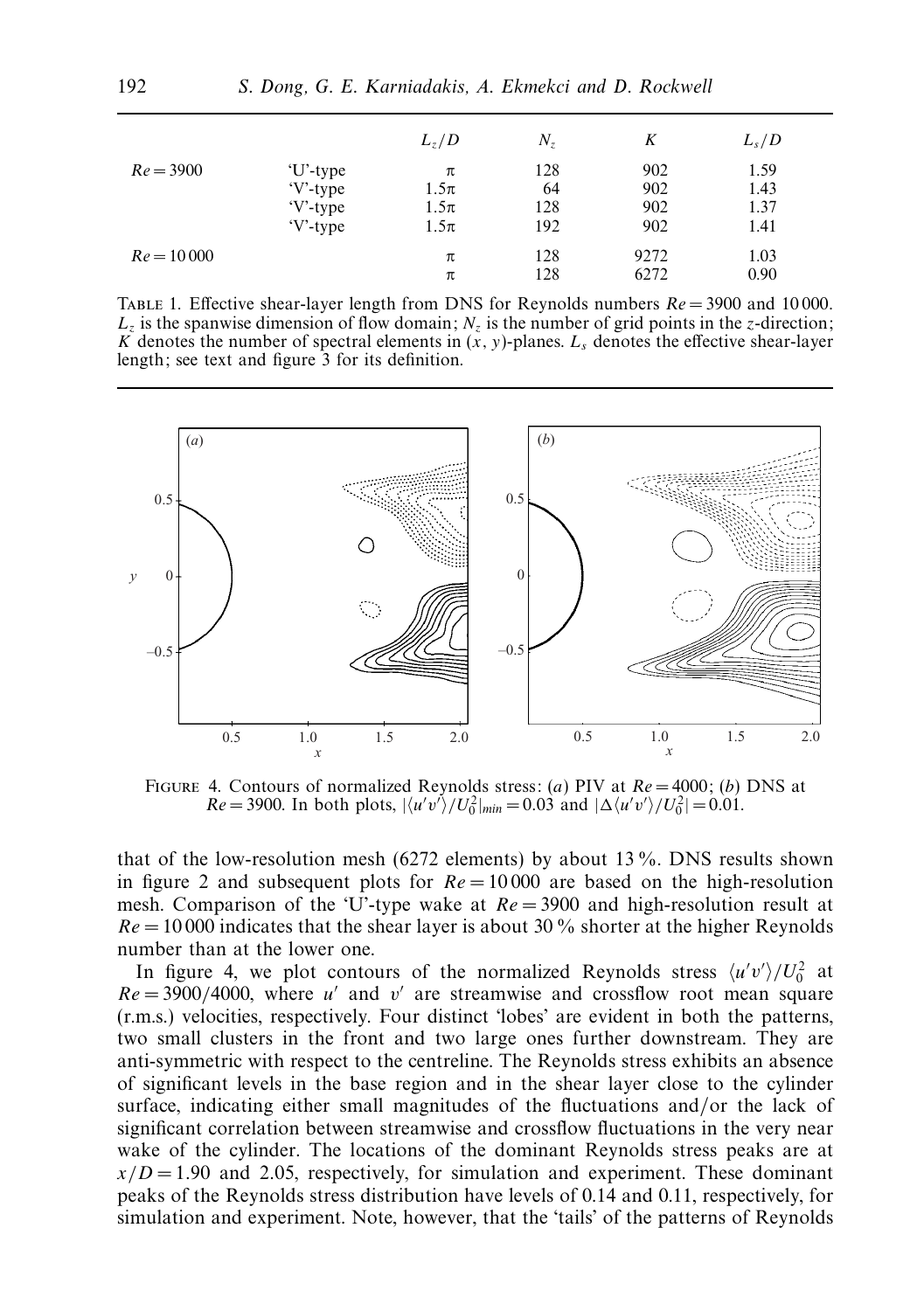

Figure 5. Contours of normalized Reynolds stress at Re = 10 000: (*a*) PIV; (*b*) DNS. In both plots,  $|\langle u'v'\rangle/U_0^2|_{min} = 0.03$  and  $|\Delta \langle u'v'\rangle/U_0^2| = 0.01$ .

stress, which extend upstream, are longer for the simulation than for experiment. These tails coincide with the tip regions of the shear layers (see figure 1), and the notable Reynolds stress levels in these regions result from the shear-layer instability and the rolling-up of shear-layer vortices. The longer 'tail' in simulations may result from an earlier onset of transition.

Figure 5 shows comparison of the normalized Reynolds stress at  $Re = 10000$  for experiment and simulation. The overall form of these patterns is similar to those at *Re* = 3900*/*4000 given in figure 4. Low-level clusters of Reynolds stress are again observed at locations upstream of the dominant clusters. However, the entire pattern of Reynolds stress has moved a substantial distance upstream, relative to the patterns at  $Re = 3900/4000$ . The location of the peak Reynolds stress is now at  $x/D = 1.4$ ; it has levels of 0*.*15 and 0*.*14, respectively, for simulation and experiment. Moreover, the small-scale clusters of Reynolds stress are located immediately downstream of the cylinder base. Particularly important are the upstream extensions of the large-scale clusters, along the locus of the separating shear layer towards the point of separation on the surface of the cylinder. These elongated regions are indicative of the early transition of the separated layer. For both experiments and simulation, the tip of this upstream extended region reaches upstream of the base of the cylinder.

We next examine the mean flow characteristics in the cylinder wake. Figure 6 compares the distribution of the normalized mean streamwise velocity  $u/U_0$  from the experiment at  $Re = 4000$  (figure 6*a*) and from the simulation at  $Re = 3900$  (figure 6*b*). These patterns of mean streamwise velocity, show a well-defined bubble of negative velocity, that is, reverse flow. The location and the magnitude of the minimum are close in value for simulation and experiment. For the PIV images, the maximum magnitude of the negative velocity is  $u/U_0 = 0.252$  and 0.228 for  $Re = 4000$  and  $Re = 10000$ , respectively, in simulations, they are 0.291 and 0.249 for these two Reynolds numbers. Norberg (1998) obtained these values via laser-Doppler velocimetry (LDV) measurements. From interpolation of his results, we obtain a rounded value of  $u/U_0 = 0.44$  at  $Re = 4000$ ; at  $Re = 10000$ , the un-interpolated value is  $u/U_0 = 0.38$ . The streamwise extent of the bubble can be evaluated along its centreline. The lengths of the bubbles, i.e. the distance from the base of the cylinder to the location at zero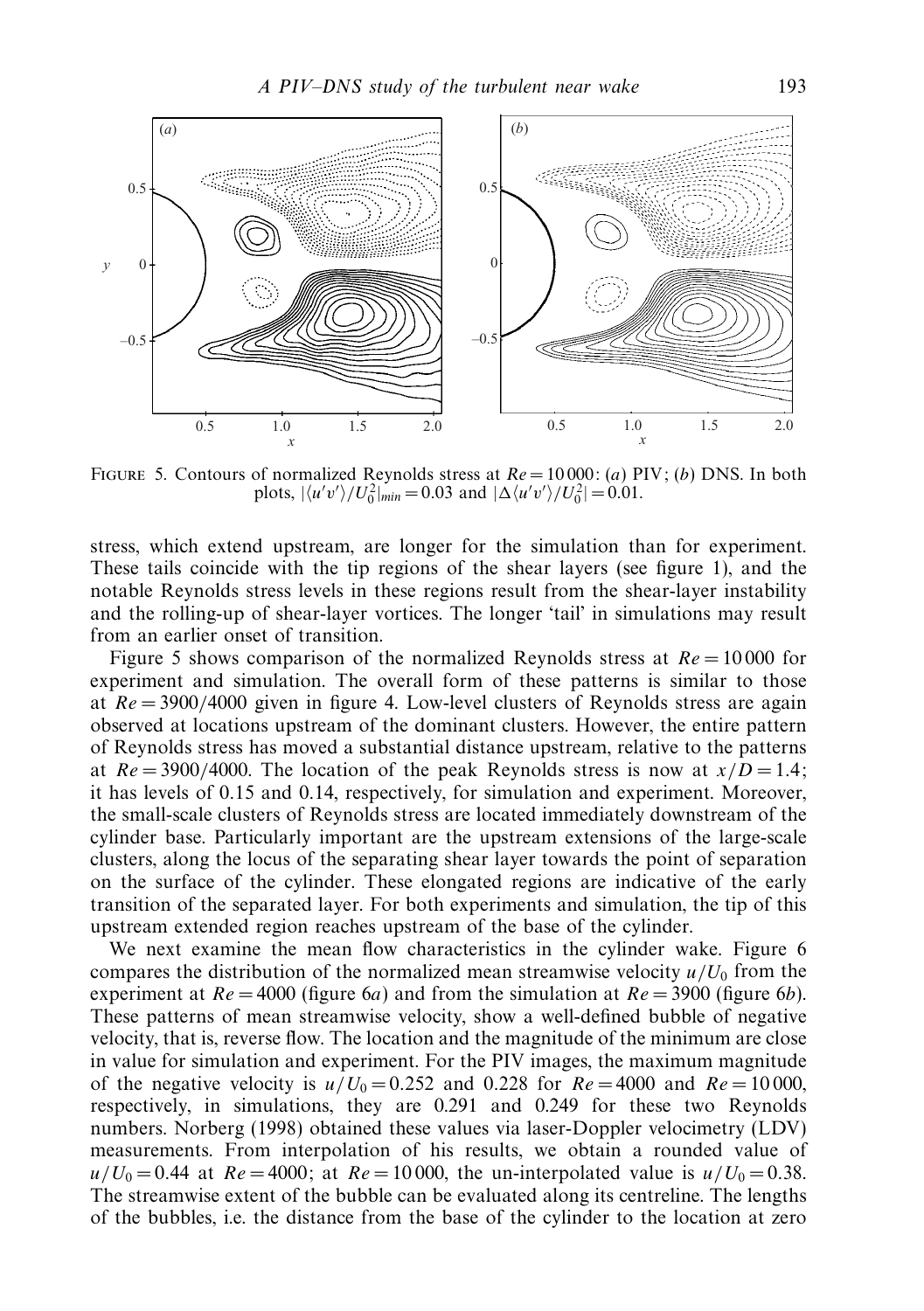

FIGURE 6. Contours of normalized mean streamwise velocity: (*a*) PIV at  $Re = 4000$ ; (*b*) DNS at  $Re = 3900$ . In both plots,  $u/U_0|_{min} = -0.252$  and  $|\Delta u/U_0| = 0.063$ .



Figure 7. Contours of mean streamwise velocity at Re = 10 000: (*a*) PIV; (*b*) DNS. In both plots,  $u/U_0|_{min} = -0.228$  and  $|\Delta u/U_0| = 0.038$ .

velocity on the plane of symmetry are 1*.*47*D* and 1*.*36*D*, respectively, for experiment and simulation.

Figure 7 shows a corresponding comparison of the normalized mean streamwise velocity  $\mu/U_0$  between the experiment (figure 7*a*) and the simulation (figure 7*b*) at  $Re = 10000$ . Consider the region of negative (upstream-oriented) velocity designated by the dashed lines. Both the location and magnitude of the peak value are similar for simulation and experiment. The overall length of the bubble, however, is 0*.*78*D* and 0*.*82*D* for experiment and simulation, respectively.

The patterns of normalized streamwise r.m.s. velocity fluctuations  $u'/U_0$ , given in figure 8 for  $Re = 4000/3900$ , show strong fluctuations in the separating shear layers, and two maxima associated with the vortex formation. The downstream locations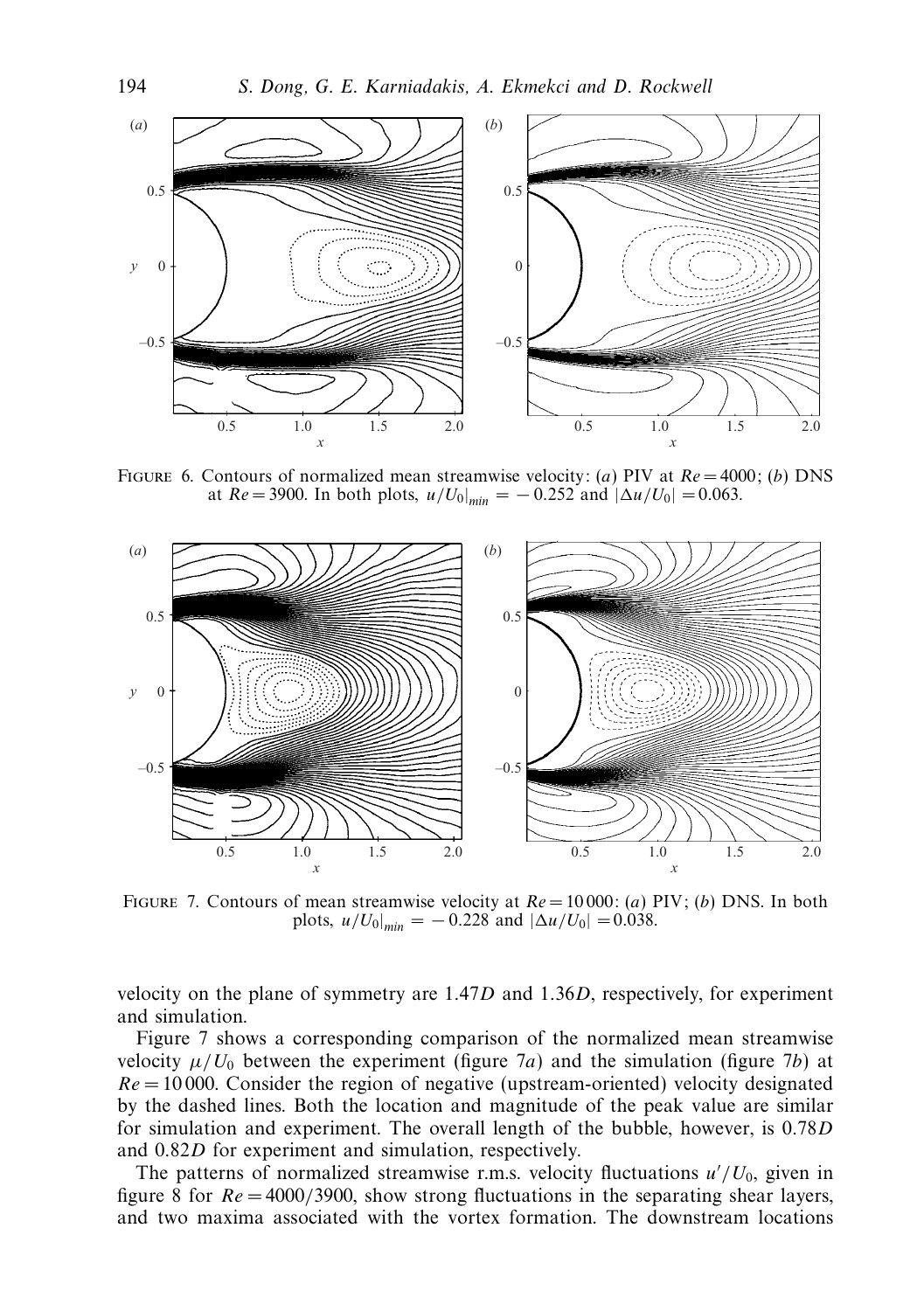

FIGURE 8. Contours of normalized streamwise r.m.s. velocity: (*a*) PIV at  $Re = 4000$ ; (*b*) DNS at  $Re = 3900$ . In both plots,  $u'/U_0|_{min} = 0.1$  and  $\Delta u'/U_0 = 0.025$ .



Figure 9. Contours of streamwise r.m.s. velocity at Re = 10 000: (*a*) PIV; (*b*) DNS. In both plots,  $u'/U_0|_{min} = 0.1$  and  $\Delta u'/U_0 = 0.025$ .

of the r.m.s. maxima are at approximately  $x/D = 1.55$  for simulation and 1.72 for experiment, and the respective peak values are 0*.*45 and 0*.*425.

Comparison of the normalized streamwise r.m.s. velocity fluctuation  $u'/U_0$  at  $Re = 10000$  between the experiment (figure 9*a*) and the simulation (figure 9*b*) is shown. While the overall form of the distribution at  $Re = 10000$  is similar to that at the lower Reynolds number, the loci of the r.m.s. maxima have moved upstream to  $x/D = 1.13$  and 1.14, respectively, for simulation and experiment, and the respective peak values are the same,  $u'/U_0 = 0.5$ .

The above comparisons between experiment and simulation for *Re* = 3900*/*4000 and 10 000 have demonstrated a relatively high sensitivity of the statistical features of the cylinder wake to variations in Reynolds number. All data show significant changes when the Reynolds number is increased from 4000 to 10 000, as shown by Saelim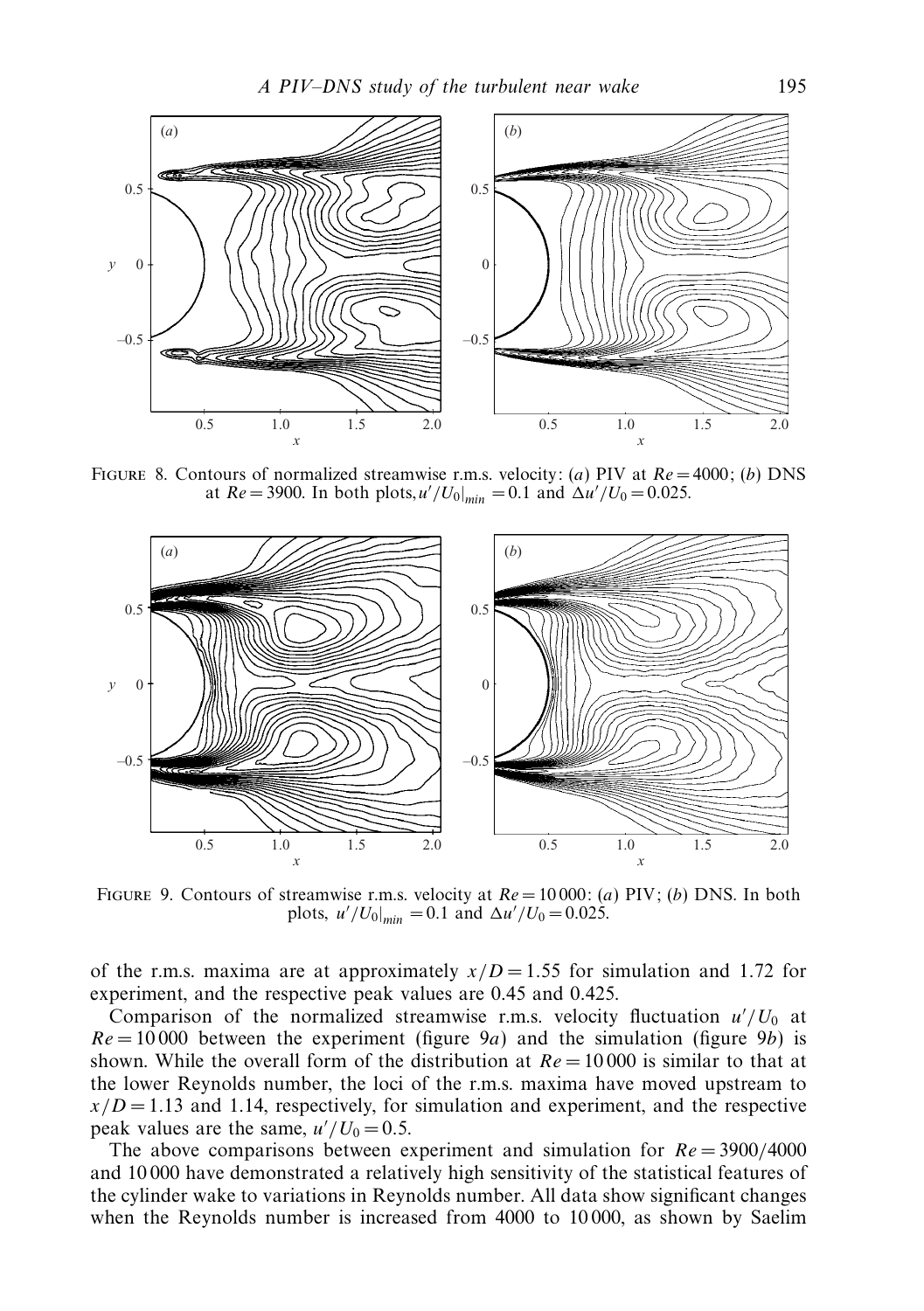

FIGURE 10. Instantaneous velocity vector plot in a two-dimensional  $(x, y)$ -plane from DNS showing shear layer vortices at Re = 3900*.*

(2003) and Ekmekci (2006). The reasonably good agreement between experiment and simulation indicates that the simulation accounts well for the essential features of the transition phenomena along the separating shear layers.

# *4. Shear-layer instability*

In the transitional range, the separating shear layers behind the cylinder become unstable, and small-scale vortices can be clearly observed in the shear layers (socalled shear-layer vortices). We next investigate the Reynolds-number effect on the shear-layer instability with DNS data.

Figure 10 shows an instantaneous velocity vector map in a two-dimensional  $x - y$ slice of the flow domain at Reynolds number *Re* = 3900. Well-defined vortices are clearly observed in the separating shear-layers with length scales about a quarter of the cylinder diameter. These shear-layer vortices result from the Kelvin–Helmholtz instability and the rolling-up of the cylinder shear layers (Wei  $&$  Smith 1986).

Shear-layer vortices are observed to occur at higher frequencies than the Strouhal vortices, in agreement with previous experimental observations. Figure 11(*a*) shows the time history of the instantaneous crossflow velocity at a point  $(x, y, z) = (0.54, 0.65, 2.0)$ , which is located in the passage of shear layer vortices in the upper shear layer (note that the line  $(x, y) = (0.0, 0.0)$  coincides with the cylinder axis.) In order to reveal the fluctuations, only a time window of 20 convective time units is shown in the plot. Small-scale high-frequency fluctuations caused by the shear-layer vortices are observed to superimpose on top of large-scale fluctuations at the Strouhal frequency. To determine the frequency of shear-layer vortices, we compute the power spectra of the flow velocities in the shear-layer. In figure 11(*b*), we plot the power spectra of the streamwise and crossflow velocities at the point  $x = 0.54$  and  $y = 0.65$ . The spectrum is averaged over the corresponding points along the homogeneous z-direction. The Strouhal frequency,  $f_K$ , and its harmonics are characterized by distinct sharp peaks in the flow spectra. In addition, another peak can be observed, corresponding to the frequency of shear-layer vortices  $(f<sub>SI</sub>)$ , at a value significantly higher than the Strouhal frequency. The spectral peak at  $f_{SL}$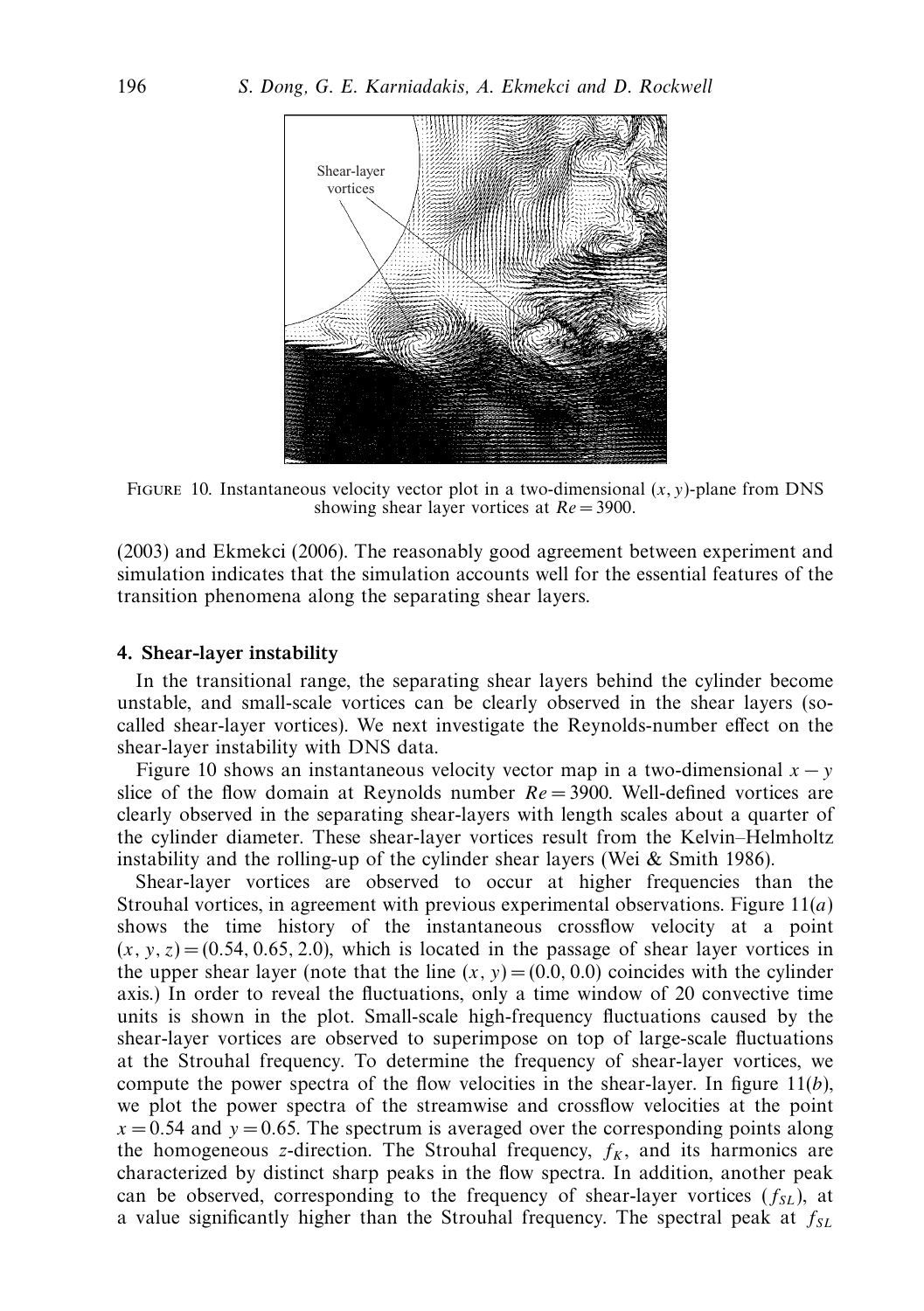

FIGURE 11. Shear-layer instability at  $Re = 3900$ . Time history of instantaneous crossflow velocity (only a window of 20 convective time units is shown here)  $(a)$  and the velocity power spectra (*b*) at the point  $x = 0.54$  and  $y = 0.65$  in the shear layer. The power spectrum is obtained by averaging points along the spanwise direction.

appears to be broad, in contrast to the sharp peak at the Strouhal frequency and its harmonics. The broadband peak at  $f_{SL}$  indicates that the shear-layer vortices occur in a range of frequencies. These characteristics are consistent with previous experimental observations (Prasad & Williamson 1997; Cardell 1993; Norber 1987). Prasad & Williamson (1997) suggest that temporal variations in the velocity scale owing to the Karman vortex formation and in the momentum thickness of the shear layer caused by the oscillation of the point of separation, contribute to the variation in time of the most unstable frequency, and thus to the broadband nature of the frequency of shear-layer vortices.

The high-frequency shear-layer vortices appear to be confined to the very near wake of the cylinder. The broadband peak which is characteristic of the flow spectra in the shear layers vanishes downstream of the shear layer. This is evident from figure 12, in which we plot the streamwise and crossflow velocity spectra at a point downstream of the shear layer ( $x = 3.14$  and  $y = 0.4$ ) at  $Re = 3900$ .

Most observations about the shear layer vortices at  $Re = 3900$  can be extended to the higher Reynolds number  $Re = 10000$ . In figure 13, we plot the velocity vectors in a two-dimensional  $x - y$  slice of the flow domain to visualize the shear-layer vortices at *Re* = 10 000. Well-defined vortices with length scales about a tenth of the cylinder diameter are evident in the shear layers. Compared to  $Re = 3900$ , these shear-layer vortices are discernible in regions more upstream at  $Re = 10000$ , indicating that the point of transition moves upstream as the Reynolds number increases.

The characteristics of shear-layer velocities at  $Re = 10000$  are demonstrated in figure  $14(a)$ , in which we plot the time trace of the crossflow velocity at the point  $(x, y, z) = (0.42, 0.55, 2.3)$  in the passage of shear-layer vortices. Only a time window of 20 convective time units is shown in the plot for clarity. High-frequency fluctuations caused by shear-layer vortices dominate the cross-flow velocity with substantially larger fluctuation amplitudes at  $Re = 10000$ , while the fluctuations at the Strouhal frequency caused by the Karman vortex formation are overwhelmed and hardly discernible, unlike  $Re = 3900$  (see figure 11*a*). The power spectrum of the crossflow velocity at the point  $x = 0.42$  and  $y = 0.55$  is shown in figure 14(*b*). The Strouhal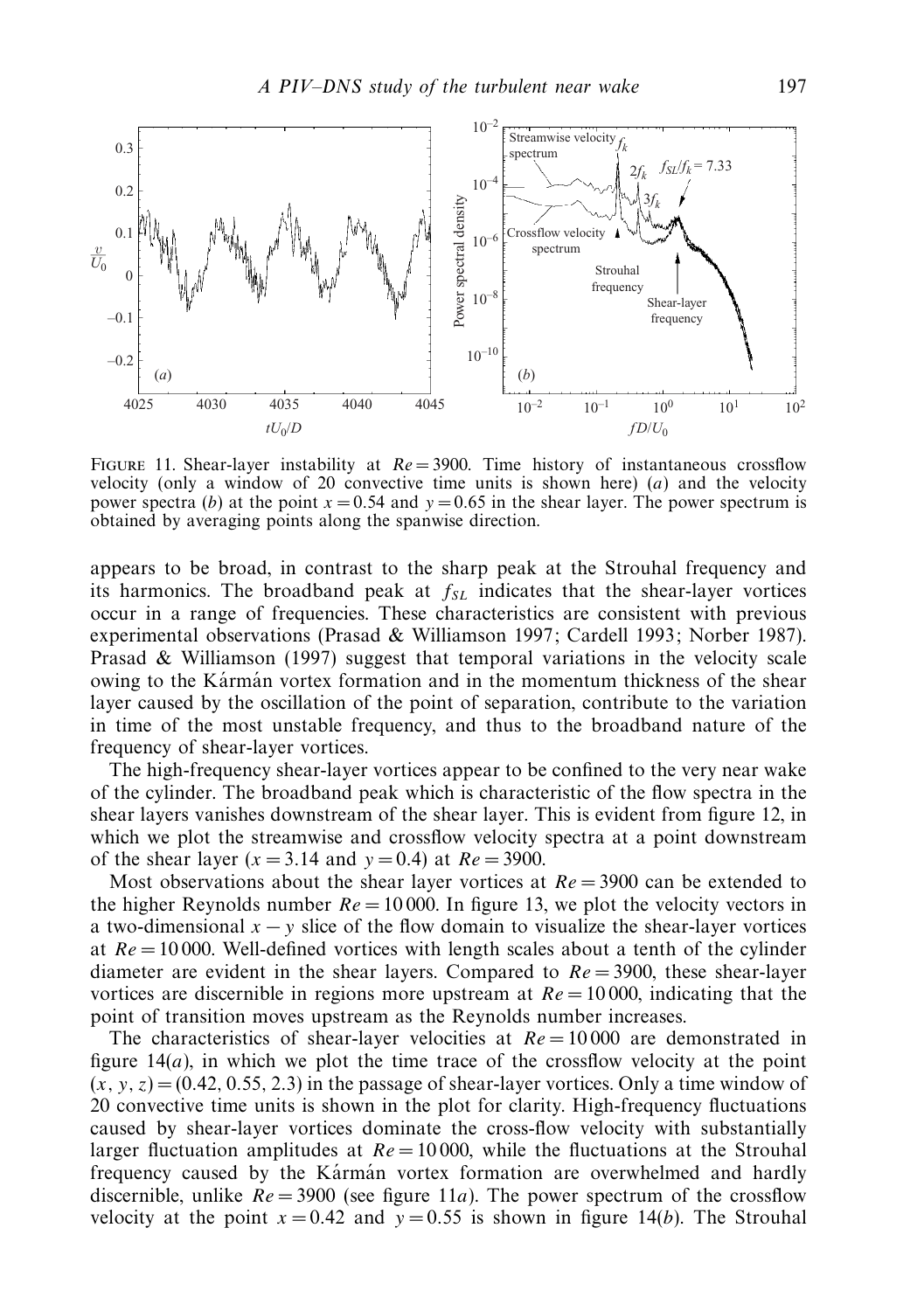

FIGURE 12. Flow spectra downstream of shear layer at  $Re = 3900$ . Streamwise and crossflow velocity spectra at the point  $x = 3.14$  and  $y = 0.40$ .



FIGURE 13. Instantaneous velocity vector plot in a two-dimensional  $(x, y)$ -plane from DNS showing shear layer vortices at Re = 10 000*.*

frequency  $f_K$  has a sharp spectral peak, similar to that at  $Re = 3900$ . A notable feature of the spectrum, however, is that no well-defined spectral peak is observed at the shear-layer vortex frequency. Rather, the shear-layer vortices are signified by a high spectral-density 'plateau' in the spectrum at frequencies ranging from  $f_{SL}^L/f_K = 7.83$  to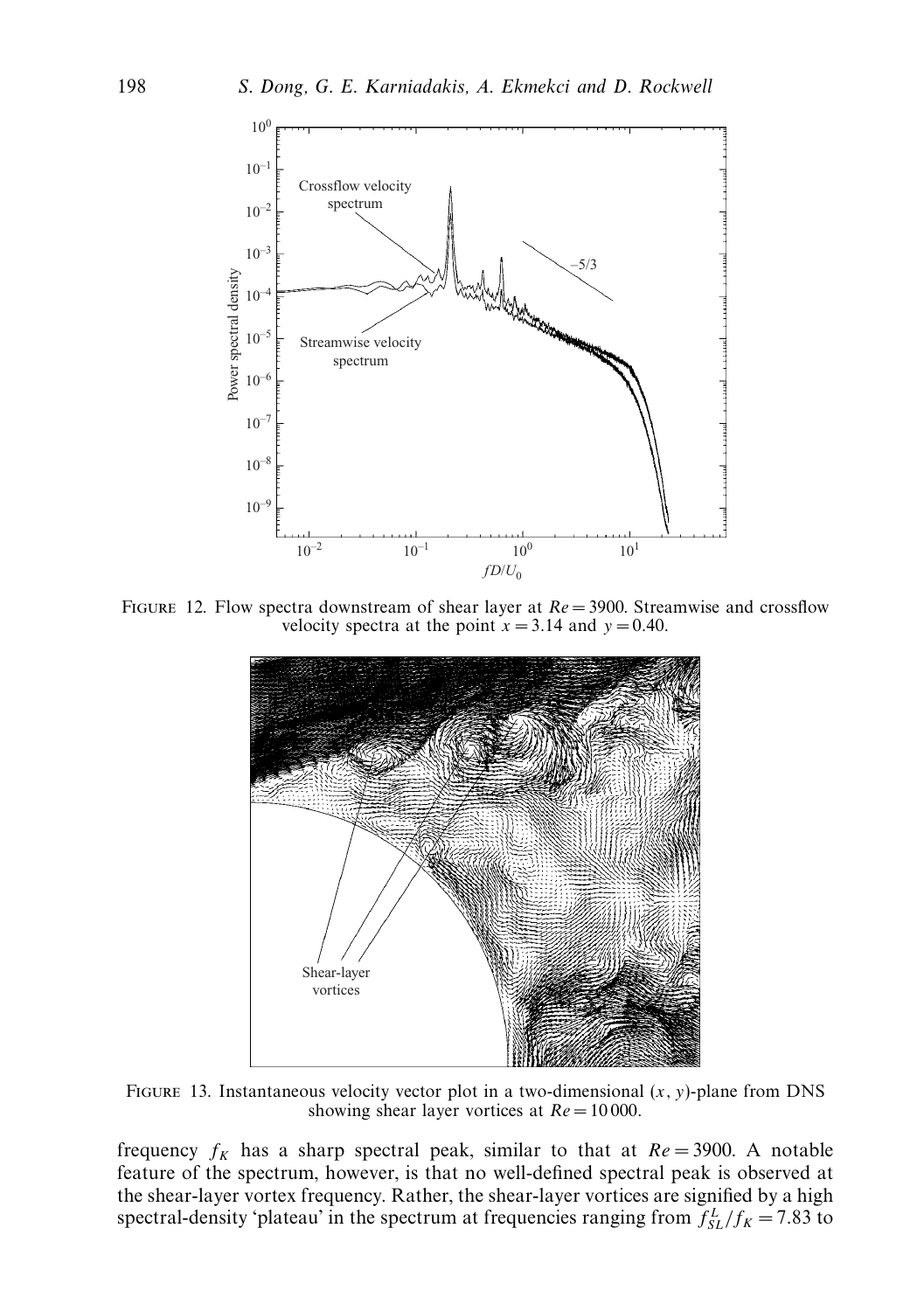

FIGURE 14. Shear-layer instability at  $Re = 10000$ . Time history of instantaneous crossflow velocity (only a window of 20 convective time units is shown here) (*a*) and the power spectra of crossflow velocity (*b*) at point  $x = 0.42$  and  $y = 0.55$  in the shear layer.



FIGURE 15. Flow spectra downstream of shear layer at  $Re = 10000$ . Streamwise and crossflow velocity spectra at the point  $x = 3.01$  and  $y = 0.38$ .

 $f_{SL}^H/f_K = 15.83$ , with essentially constant spectral density in this range. This indicates that the shear-layer vortices are characterized by a band of frequencies at  $Re = 10000$ , ranging from 7*.*83 to 15*.*83 when normalized by the Strouhal frequency. Figure 15 shows the power spectra of streamwise and crossflow velocities at a point downstream of the shear layer. The disappearance of the shear-layer vortex signature in the spectra is indicative of the spatial locality of these vortices.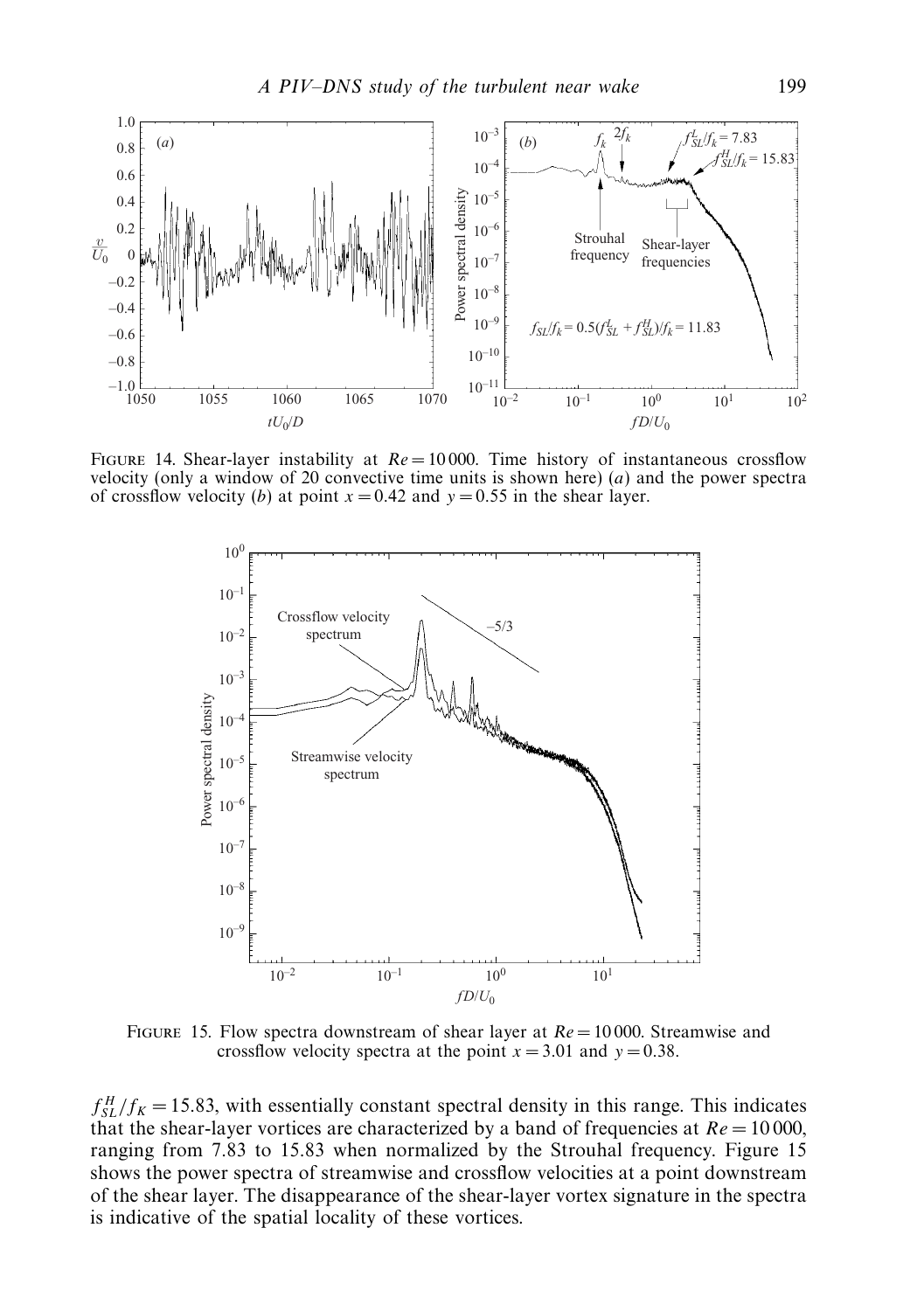

Figure 16. Variation of shear-layer frequency with Reynolds number. The plot includes data from present DNS and previous experimental investigations. All the experimental data points are courtesy of C. H. K. Williamson.

In figure 16, we plot the shear-layer frequencies from current simulations for Reynolds numbers  $Re = 3900$  and 10000, and from previous experimental measurements as a function of Reynolds number. We have used the mean value of the shear-layer frequencies,  $f_{SL} = (f_{SL}^L + f_{SL}^H)/2 = 11.83$ , in the plot for  $Re = 10000$ . The power-law scaling relations suggested by Prasad & Williamson (1997) and by Bloor (1964) are also shown in the plot as solid and dashed lines, respectively. Evidently, the shear-layer frequencies from the present DNS agree well with experimentally measured values, and the results seem to support the *Re*<sup>0.67</sup> power law suggested by Prasad & Williamson (1997). Using the shear-layer frequency data of Norberg (1987) and Prasad & Williamson (1997), Thompson & Hourigan (2005) provide a detailed assessment and model of the variation of  $f_{SL}$  over the range of Reynolds number *Re* = 1500 to 50 000, with a scaling exponent 0*.*57 for *Re<* 5000 and 0*.*52 for *Re>* 10 000. Rajagopalan & Antonia (2005) show a scaling exponent of 0.65, basically in agreement with Prasad & Williamson's (1997) power law.

#### *5. Concluding remarks*

In this paper, we have investigated the effects of Reynolds number on the statistical characteristics of the cylinder wake and on the shear-layer instability in the transitional range. By combining PIV measurements and direct numerical simulations at Reynolds numbers  $Re = 3900/4000$  and 10000, we observe that the flow statistics such as the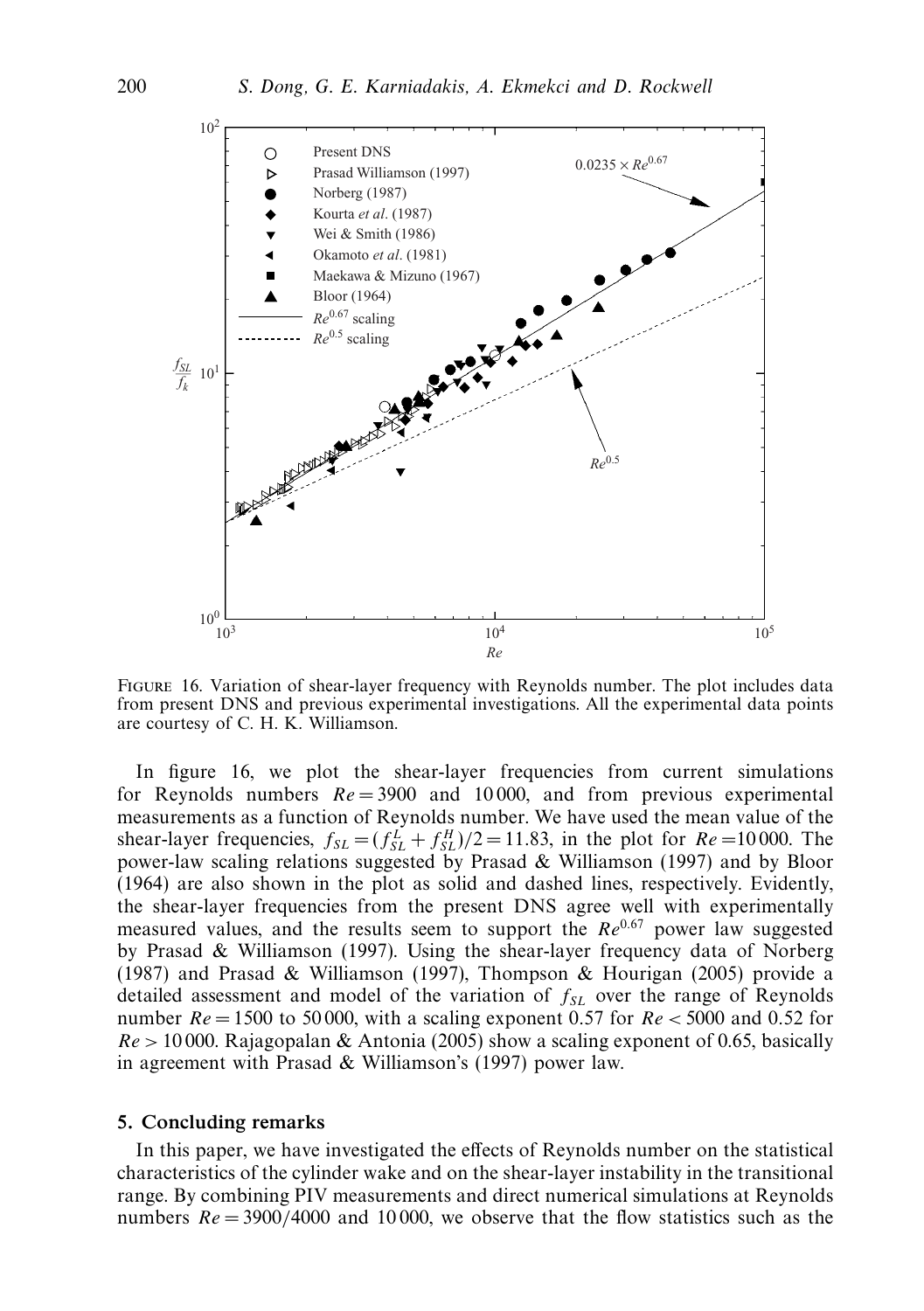mean velocity and vorticity, Reynolds stress, and r.m.s. fluctuations are notably altered with the variation of Reynolds number. A general observation is that the principal features of all quantitative patterns move upstream with increasing value of Reynolds number. Patterns of mean (time-averaged) streamwise velocity indicate that the bubble enclosing the region of negative velocity in the near-wake region becomes significantly smaller, i.e. the location of zero velocity along the plane of symmetry of the bubble moves upstream with increasing Reynolds number. Furthermore, corresponding patterns of mean spanwise vorticity, fluctuating velocity field, extrema of streamwise velocity and Reynolds stress all contract towards the base of the cylinder with increasing Reynolds number. The patterns of Reynolds stress show extensions along the edge of the separated shear layer towards the separation point at higher values of Reynolds number, i.e. increased levels of Reynolds stress occur further upstream along the separating layer, which suggests earlier onset of transition.

The variation of Reynolds number also influences the shear-layer instability significantly. At  $Re = 3900$ , simulations indicate that the shear-layer velocity is characterized by high-frequency low-amplitude fluctuations caused by shear-layer vortices superimposed on top of large-scale fluctuations caused by Karman vortex formation at the Strouhal frequency. As the Reynolds number increases to 10 000, the high-frequency fluctuations caused by shear-layer vortices are observed to dominate the shear-layer velocity and overwhelm the fluctuations caused by Karman vortex formation. Shear-layer vortices imprint a signature onto the flow spectra. At *Re* = 3900 the shear-layer velocity spectra exhibit a broadband peak at the shear-layer frequency, in contrast to the distinct sharp peak at the Strouhal frequency. As the Reynolds number increases to 10 000, the shear-layer vortices are signified by a broadband 'plateau' in the spectrum with constant high spectral density, and no clear spectral peak is observed. The signatures of shear-layer vortices vanish from the spectrum downstream of the shear layer. Comparison with previous measurements indicates that shear-layer frequencies from the current study agree well with experimentally measured values and follow the  $Re^{0.67}$  power law suggested by Prasad  $\&$  Williamson (1997).

#### Appendix A. DNS resolution studies at  $Re = 10000$

Consider the three-dimensional incompressible turbulent flow past a circular cylinder. Figure 17 shows a '*z*-slice' of the computational mesh. We conducted simulations on two spectral element meshes in  $(x, y)$ -planes: a coarser mesh consisting of  $K = 6272$  triangular elements (figure 17*a*) and a mesh significantly refined around and in the near wake of the cylinder that consists of  $K = 9272$  triangular elements (figure 17*b*). The order of expansion polynomials on each element is varied between  $P = 4$  and  $P = 5$ . Figure 17(*c*) shows the mean streamwise velocity profile along a vertical line crossing the cylinder axis. It indicates that within the cylinder boundary layer we have over one layer of spectral elements (or more than 7 grid points) with the coarser mesh (figure 17*a*), and over two layers of spectral elements (or more than 14 grid points) with the finer mesh (figure 17*b*).

Simulations were performed with different grid resolutions by varying the number of grid points (or Fourier modes) in the spanwise direction and the order of spectral elements in the  $(x, y)$ -planes on the two meshes. Table 2 summarizes the values of several physical quantities under a number of resolutions from the simulation together with their experimental values at  $Re = 10000$ . The drag coefficients, base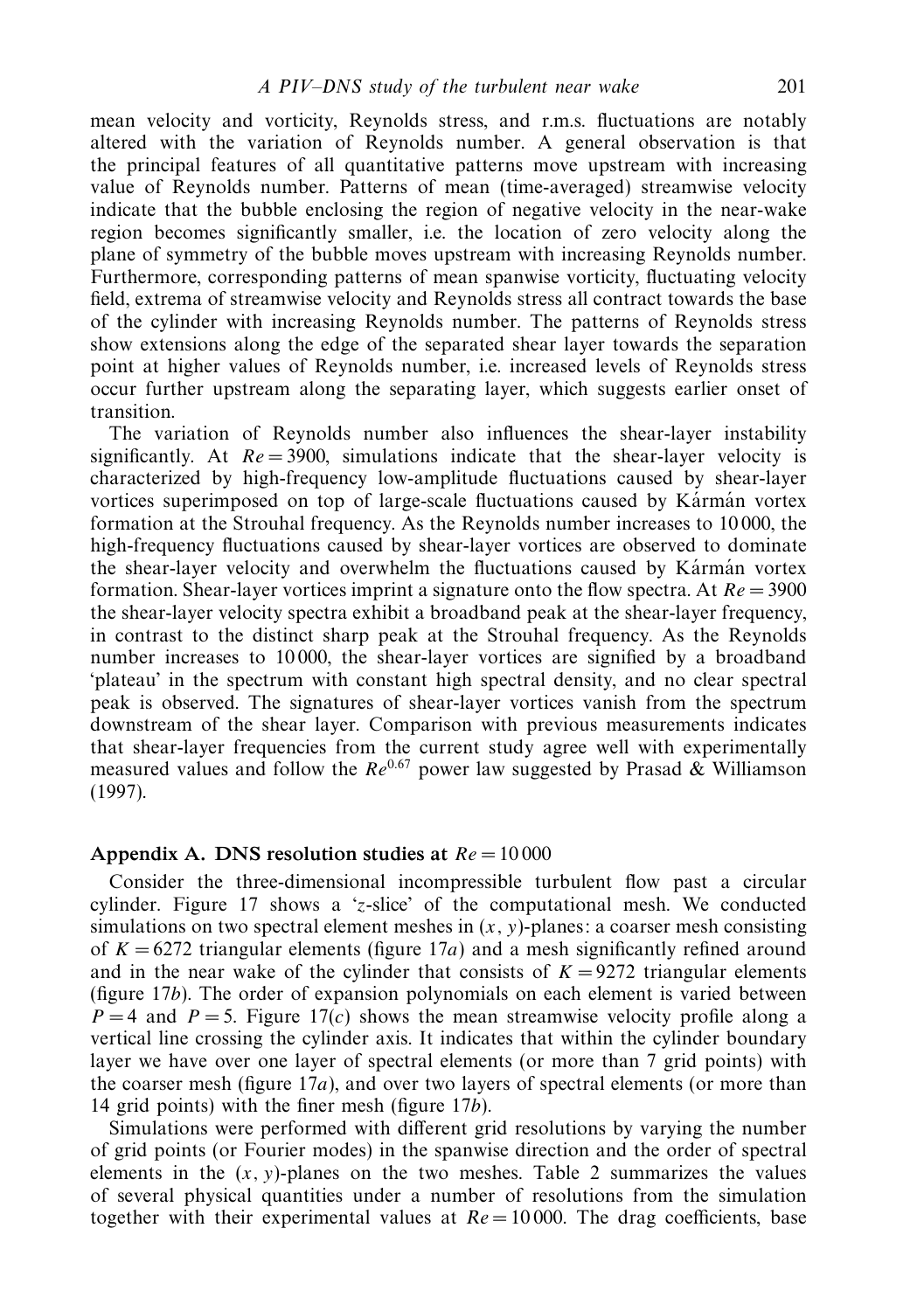

FIGURE 17. Two-dimensional slice of mesh in  $(x, y)$ -planes and resolutions for  $Re = 10000$ simulations: (*a*) low-resolution mesh consisting of 6272 triangular spectral elements; (*b*) high-resolution mesh consisting of 9272 triangular spectral elements; (*c*) mean streamwise velocity profile along a vertical line crossing the cylinder axis.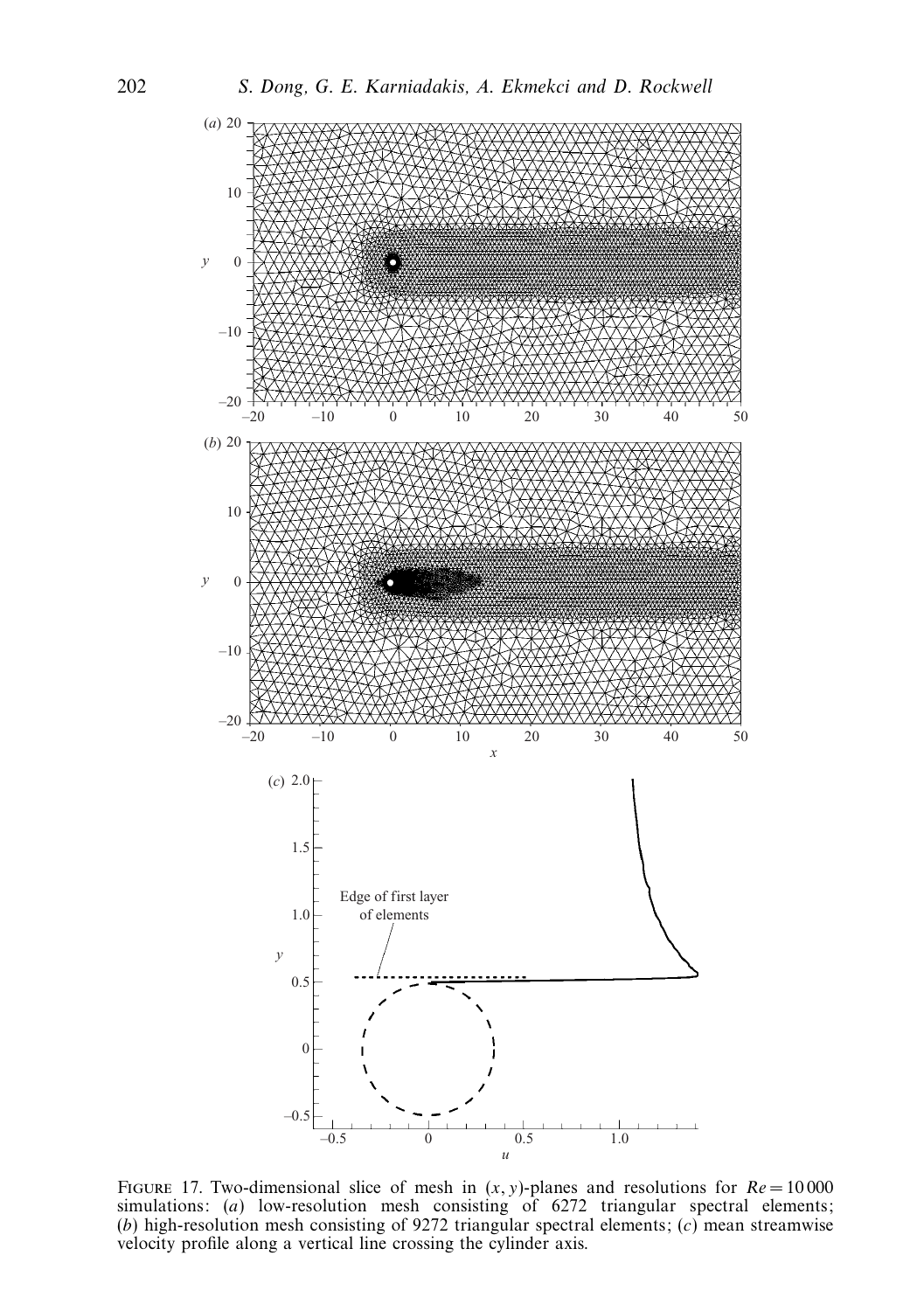|                                            | $C_d$ | $-C_{p_b}$ | St    | $C_L$ |
|--------------------------------------------|-------|------------|-------|-------|
| DNS ( $P = 5$ , $N_z = 16$ , $K = 6272$ )  | 1.155 | 1.129      | 0.195 | 0.538 |
| DNS ( $P = 5$ , $N_z = 64$ , $K = 6272$ )  | 1.110 | 1.084      | 0.209 | 0.565 |
| DNS ( $P = 5$ , $N_z = 128$ , $K = 6272$ ) | 1.128 | 1.171      | 0.205 | 0.574 |
| DNS ( $P = 5$ , $N_z = 32$ , $K = 9272$ )  | 1.208 | 1.201      | 0.200 | 0.547 |
| DNS ( $P = 4$ , $N_z = 64$ , $K = 9272$ )  | 1.120 | 1.056      | 0.205 | 0.497 |
| DNS ( $P = 5$ , $N_z = 128$ , $K = 9272$ ) | 1.143 | 1.129      | 0.203 | 0.448 |
| Wieselsberger (1921)                       | 1.104 |            |       |       |
| Bishop & Hassan $(1964)$                   |       |            | 0.201 | 0.463 |
| Norberg (1987)                             |       | 1.112      | 0.201 |       |
| Moeller $&$ Leehey (1984)                  |       |            |       | 0.532 |
| Gopalkrishnan (1993)                       | 1.186 |            | 0.193 | 0.384 |
| West & Apelt (1993)                        |       |            |       | 0.461 |
| Norberg $(2003)$                           |       |            | 0.202 | 0.394 |

TABLE 2. Physical quantities in the flow past a circular cylinder at  $Re = 10000$ : drag coefficient  $C_d$ , base pressure coefficient  $C_{p_b}$ , Strouhal number *St*, and r.m.s. lift coefficient  $C_L$ . The order of spectral elements is denoted by *P*. See the caption of table 1 for the meanings of the other symbols.

pressure (suction) coefficients, and the Strouhal number from the simulation agree with the experimental data reasonably well for all resolutions, indicating that these physical quantities are generally not quite sensitive to the grid resolution. On the other hand, the lift coefficient (based on r.m.s. lift) demonstrates a higher sensitivity to the resolution. With the low-resolution mesh, the lift coefficient values from the simulation generally lie at the upper bound of the range of experimental lift coefficient data, and the value increases slightly as the number of Fourier modes in the spanwise direction increases. With the high-resolution mesh, the lift coefficient values decrease as the number of Fourier modes in the spanwise direction increases, and lie within the range of the experimental values. It is noted that the lift coefficient demonstrates a wide spread in the experiments as well. For example, Gopalkrishnan (1993) observes that the lift coefficient varies between 0.3 and 0.5 from one experimental run to another. This is also evident from the scatter of the experimental lift coefficient values in table 2.

Figure 18 shows a window of the time history of the drag and lift coefficients for the case  $P = 5$ ,  $N_z = 128$  and  $K = 9272$ . The time traces reveal the quasi-periodic behaviour of drag and lift coefficients, with their amplitudes varying irregularly over time. Figure 19 shows the mean pressure coefficient on the cylinder surface as a function of the angle, with the zero degree angle located at the front stagnation point. The figure shows the results on both the low- and high-resolution meshes at  $Re = 10000$  from the simulation, together with the experimental data by Norberg (1993) at *Re* = 8000. The low-resolution mesh captures the pressure on the front and back portions of the cylinder surface reasonably well. However, it over-predicts the magnitude of the minimum pressure on the cylinder surface and the angle at which the minimum occurs. The results from the high-resolution mesh, on the other hand, agree with the experimental data quite well on the entire cylinder surface.

### *Appendix B. Additional case studies on DNS spanwise resolution at Re* = 3900

To complement the resolution study in Ma *et al.* (2000) at  $Re = 3900$ , especially on the effect of spanwise resolution, we have carried out additional simulations and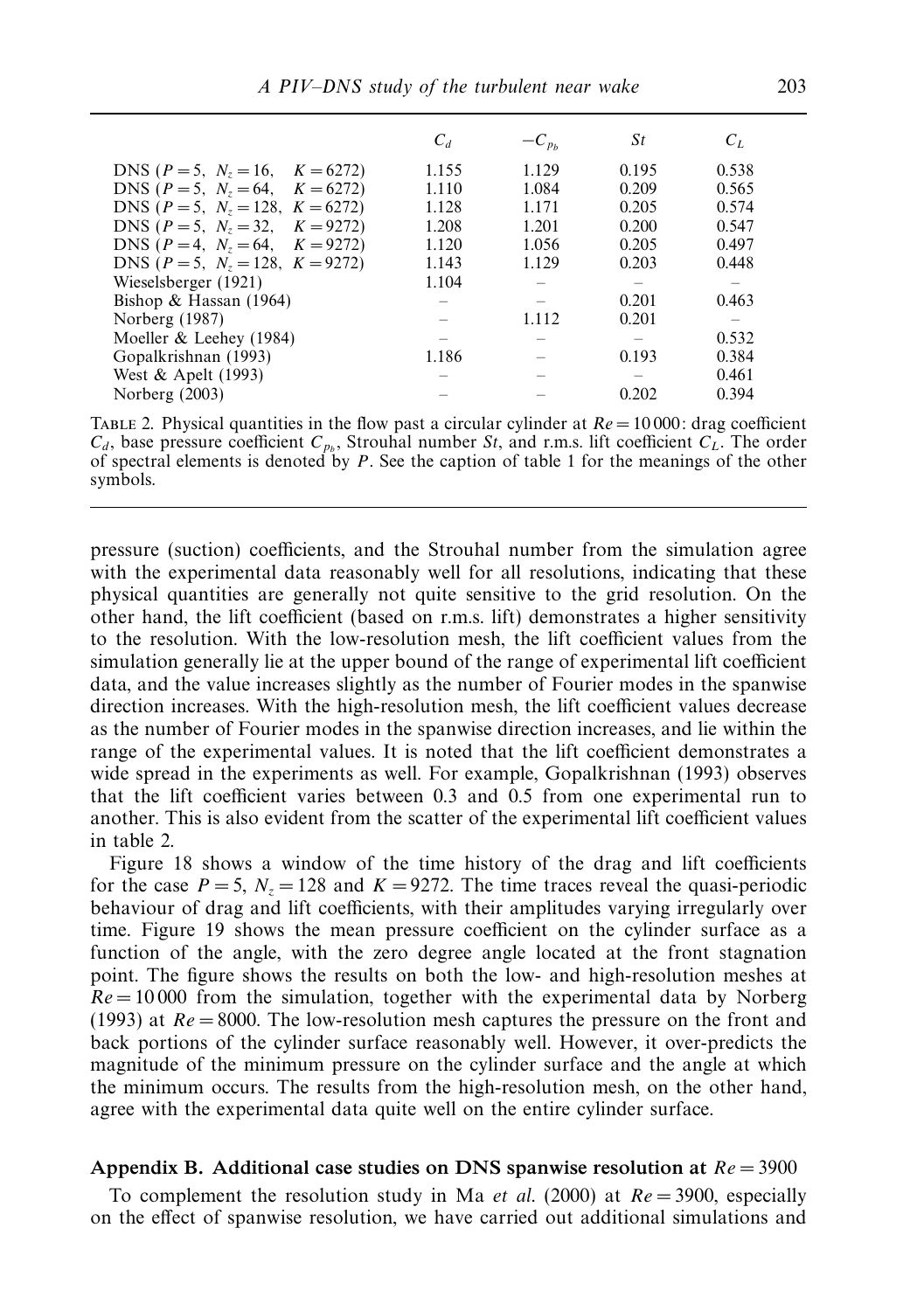

Figure 18. Time history of drag and lift coefficients of flow past a circular cylinder at  $Re = 10000$  (on high-resolution mesh).



Figure 19. Comparison of pressure coefficient on cylinder surface between simulation  $(Re = 10000)$  and experimental data  $(Re = 8000)$  in Norberg (1993).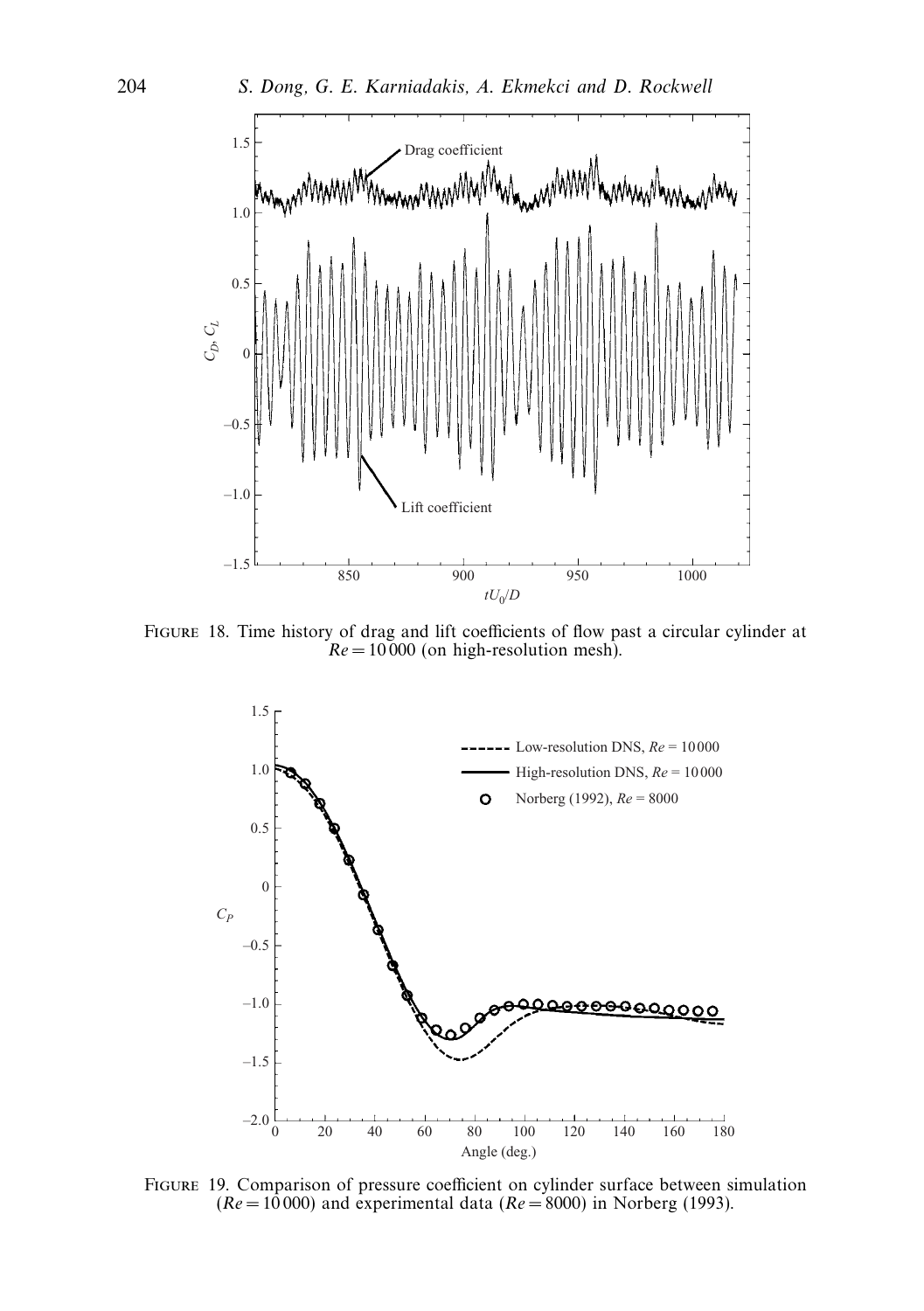| Case | P  | K   | N,  | $L_z/D$  | $-C_{p_b}$ | St    | Bubble length $/D$ |
|------|----|-----|-----|----------|------------|-------|--------------------|
| А    |    | 902 | 64  | 1.5π     | 1.04       | 0.206 | 1.00               |
| B    | 8  | 902 | 128 | $1.5\pi$ | 0.96       | 0.210 | 1.12               |
| C    | 8  | 902 | 192 | 1.5π     | 0.93       | 0.208 | 1.18               |
|      | 10 | 902 | 256 | $2 \pi$  | 0.96       | 0.203 | 1.12               |
|      |    |     |     |          |            |       |                    |

TABLE 3. Additional case studies on spanwise resolution at  $Re = 3900$  in DNS. For the meanings of symbols see the captions of tables 1 and 2. (Case I is taken from Ma et al. 2000).

summarized the results in table 3. Cases A, B and C in the table are the current simulations while Case I is taken from Ma *et al.* (2000), the highest resolution in that paper, as the reference case. These additional results are computed on a domain with a spanwise dimension 1*.*5π (normalized by the cylinder diameter), with the 902-element mesh and an element order 8. Spanwise resolutions are varied by changing the number of Fourier modes in the *z*-direction, ranging from 32 (or 64 grid points) to 96 (or 192 grid points) for different cases in table 3. The variation in Strouhal number is within 2 % for different spanwise resolutions. The base suction coefficient decreases and the bubble length increases to a certain degree with increasing spanwise resolution. The differences of these global parameters between Case C (highest spanwise resolution considered here) and the reference Case I range from about  $2\%$  to  $5\%$ .

The work of both groups was supported by ONR (Dr Thomas F. Swean). Computer time was provided by DOD HPCMP (ARSC, NAVO, ERDC, ARL) and NSF PSC/NCSA. We would like to thank Professor C. H. K. Williamson for providing the shear-layer frequency experimental data.

#### REFERENCES

- BATCHO, P. & KARNIADAKIS, G. E. 1991 Chaotic transport in two- and three-dimensional flow past a cylinder. Phys. Fluids A **3**, 1051–1062.
- Beaudan, P. & Moin, P. 1994 Numerical experiments on the flow past a circular cylinder at subcritical Reynolds number. Report TF-62, Department of Mechanical Engineering, Stanford University.
- Bishop, R. E. D. & Hassan, A. Y. 1964 The lift and drag forces on a circular cylinder in a flowing fluid. Proc. R. Soc. Lond. A **277**, 32–50.
- Bloor, M. S. 1964 The transition to turbulence in the wake of a circular cylinder. J. Fluid Mech. **19**, 290–304.
- Braza, M., Chaissaing, P. & Ha Minh, H. 1990 Prediction of large-scale transition features in the wake of a circular cylinder. Phys. Fluids A **2**, 1461–1521.
- BREDE, M. 2004 Measurement of turbulence production in the cylinder separated shear-layer using event-triggered laser-Doppler anemometry. Exps. Fluids **36**, 860–866.
- BREUER, M. 1998 Numerical and modeling influences on large eddy simulations for the flow past a circular cylinder. Intl J. Heat Fluid Flow **19**, 512–521.
- Breuer, M. 2000 A challenging test case for large eddy simulation: high Reynolds number circular cylinder flow. Intl J. Heat Fluid Flow **21**, 648–654.
- CARDELL, G. S. 1993 Flow past a circular cylinder with a permeable wake splitter plate. PhD thesis, Graduate Aeronautical Laboratory, California Institute of Technology.
- Chyu, C.-K. & Rockwell, D. 1996 Near-wake structure of an oscillating cylinder: effect of controlled shear-layer vortices. J. Fluid Mech. **322**, 21–49.
- Ekmekci, A. 2006 Control of the near-wake of a circular cylinder: effects of surface, disturbances. Ph.D. Dissertation, Department of Mechanical Engineering and Mechanics, Lehigh University, Bethlehem, PA.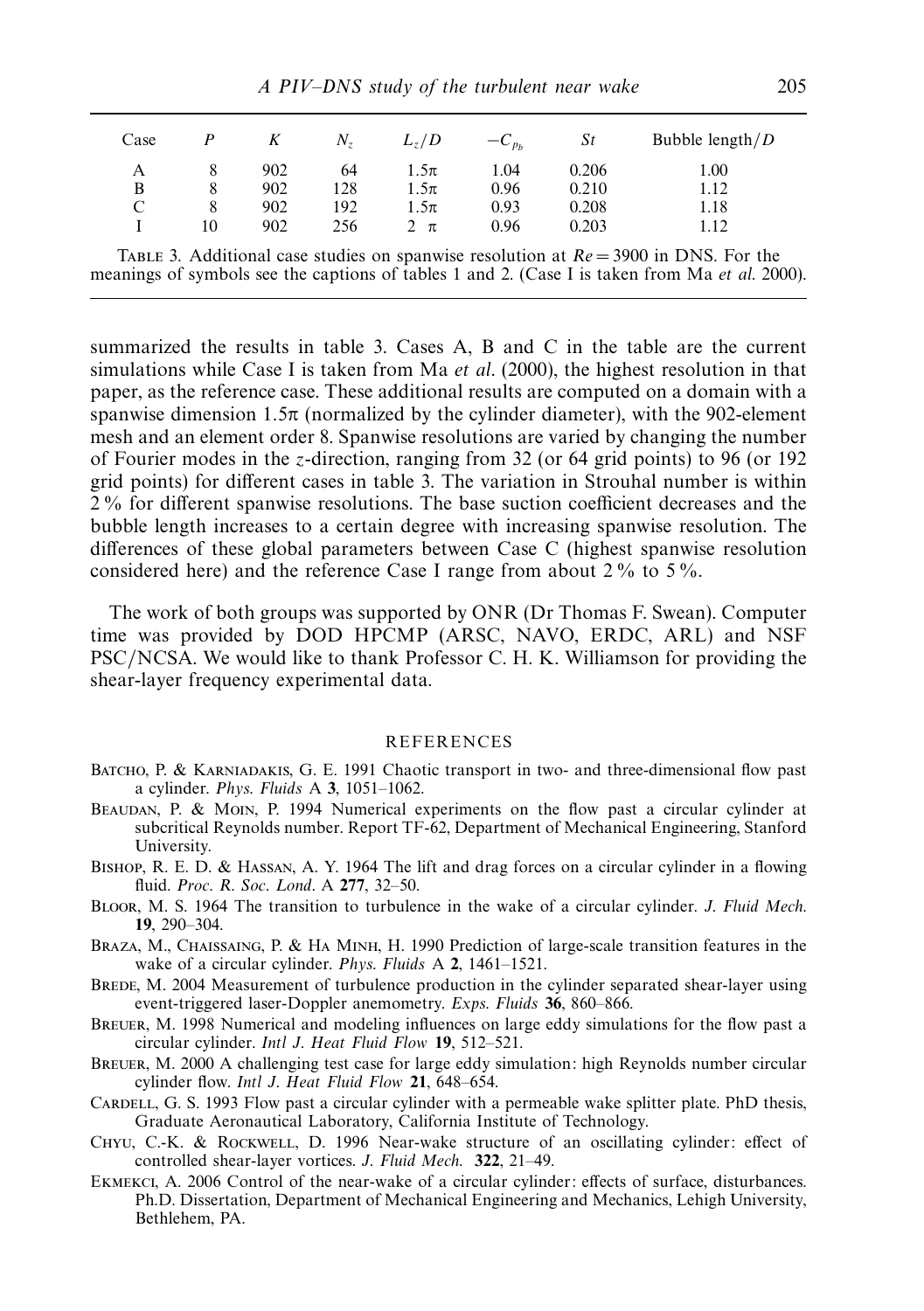- Franke, J. & Frank, W. 2002 Large eddy simulation of the flow past a circular cylinder at *Re* = 3900. J. Wind Engng Indust. Aerodyn. **90**, 1191–1206.
- Filler, J. R., Marston, P. L. & Mih, W. C. 1991 Response of the shear layers separating from a circular cylinder to small-amplitude rotational oscillations. J. Fluid Mech. **31**, 481–499.
- Fu, H. & Rockwell, D. 2005 Shallow flow past a cylinder: transition phenomena at low Reynolds number. J. Fluid Mech. **540**, 75–97.
- GERRARD, J. H. 1967 Experimental investigation of separated boundary layer undergoing transition to turbulence. Phys. Fluids **10**, S98–100.
- Gerrard, J. H. 1978 The wakes of cylindrical bluff bodies at low Reynolds number. Phil. Trans. R. Soc. Lond. A **288**, 351–382.
- Gopalkrishnan, R. 1993 Vortex-induced forces on oscillating bluff cylinders. PhD thesis, Department of Ocean Engineering, MIT, Cambridge, MA, USA.
- Jordan, S. A. 2002 Investigation of the cylinder separated shear-layer physics by large-eddy simulation. Intl J. Heat Fluid Flow **23**, 1–12.
- Jordan, S. A. 2003 Resolving turbulent wakes. J. Fluids Engng **125**, 823–834.
- KALRO, V. & TEZDUYAR, T. 1997 Parallel 3D computation of unsteady flows around circular cylinders. Parallel Comput. **23**, 1235–1248.
- Karniadakis, G. E., Israeli, M. & Orszag, S. A. 1991 High-order splitting methods for the incompressible Navier–Stokes equations. J. Comput. Phys. **97**, 414–443.
- Karniadakis, G. E. & Sherwin, S. J. 2005 Spectral/hp Element Methods for CFD, 2nd edn. Oxford University Press.
- Kourta, A., Boisson, H. C., Chassaing, P. & Ha Minh, H. 1987 Nonlinear interaction and the transition to turbulence in the wake of a circular cylinder. J. Fluid Mech. **181**, 141–161.
- KRAVCHENKO, A. G. & MOIN, P. 2000 Numerical studies of flow over a circulars cylinder at  $Re_D =$ 3900. Phys. Fluids **12**, 403–417.
- LIN, J.-C., TowFIGHI, J. & ROCKWELL, D. 1995 Instantaneous structure of near-wake of a cylinder: on the effect of Reynolds number. J. Fluids Struct. **9**, 409–418.
- Linke, W. 1931 Neue messungen zur aerodynamic des zylinders, insbesondere seines reinen reibungswiderstandes. Phys. Z. **32**, 900–914.
- Ma, X., Karamanos, G.-S. & Karniadakis, G. E. 2000 Dynamics and low-dimensionality of a turbulent near wake. J. Fluid Mech. **410**, 29–65.
- McCroskey, W. J. 1977 Some current research in unsteady fluid dynamics the 1976 Freeman scholar lecture. J. Fluids Engng **99**, 8–39.
- MITTAL, R. & BALACHANDAR, S. 1995 Effect of three-dimensionality on the lift and drag of nominally two-dimensional cylinders. Phys. Fluids **7**, 1841–1865.
- Mittal, R. & Moin, P. 1997 Suitability of upwind-biased finite-difference schemes for large-eddy simulation of turbulent flows. AIAA J. **35**, 1415–1417.
- MITTAL, S. & KUMAR, V. 2001 Flow-induced vibrations of a light circular cylinder at Reynolds numbers 103 to 104. J. Sound Vib. **245**, 923–946.
- Moeller, M. J. & Leehey, P. 1984 Unsteady forces on a cylinder in cross flow at subcritical Reynolds numbers. In ASME Symposium on Flow-induced Vibrations (ed. M. P. Paidoussis, O. M, Griffin & M. Sevik), New Orleans, ASME, New York, vol. 1, pp. 57–71.
- Noca, F., PARK, H. G. & GHARIB, M. 1998 Vortex formation length of a circular cylinder (300 *<Re<* 4000) using DPIV. Proc. Bluff Body Wakes and Vortex-Induced Vibration (ed. P. W. Bearman & C. H. K. Williamson), Washington, DC, June, Paper 46. Also ASME, FEDSM 98-5149.
- NORBERG, C. 1987 Effect of Reynolds number and a low-intensity freestream turbulence on the flow around a circular cylinder. Publ. 87/2. Department of Applied thermodynamics and Fluid Mechanics, Chalmers University of Technology.
- NORBERG, C. 1993 Pressure forces on a circular cylinder in cross flow. In Bluff Body Wakes, Dynamics and Instabilities (ed. H. Eckelmann, J. M. Graham. P. Huerre & P. A Monkewitz), Proc. IUTAM Symp. 115, 7-11 September 1992, Gğttingen. Springer.
- Norberg, C. 1994 An experimental investigation of the flow around a circular cylinder: influence of aspect ratio. J. Fluid Mech. **258**, 287–316.
- NORBERG, C. 1998 LDV measurements in the near-wake of a circular cylinder. Proce. Bluff Body Wakes and Vortex-Induced Vibration (ed P. W. Bearman & C. H. K. Williamson), Washington, D C, June, Paper 42. Also ASME, FEDSM 98-5202.